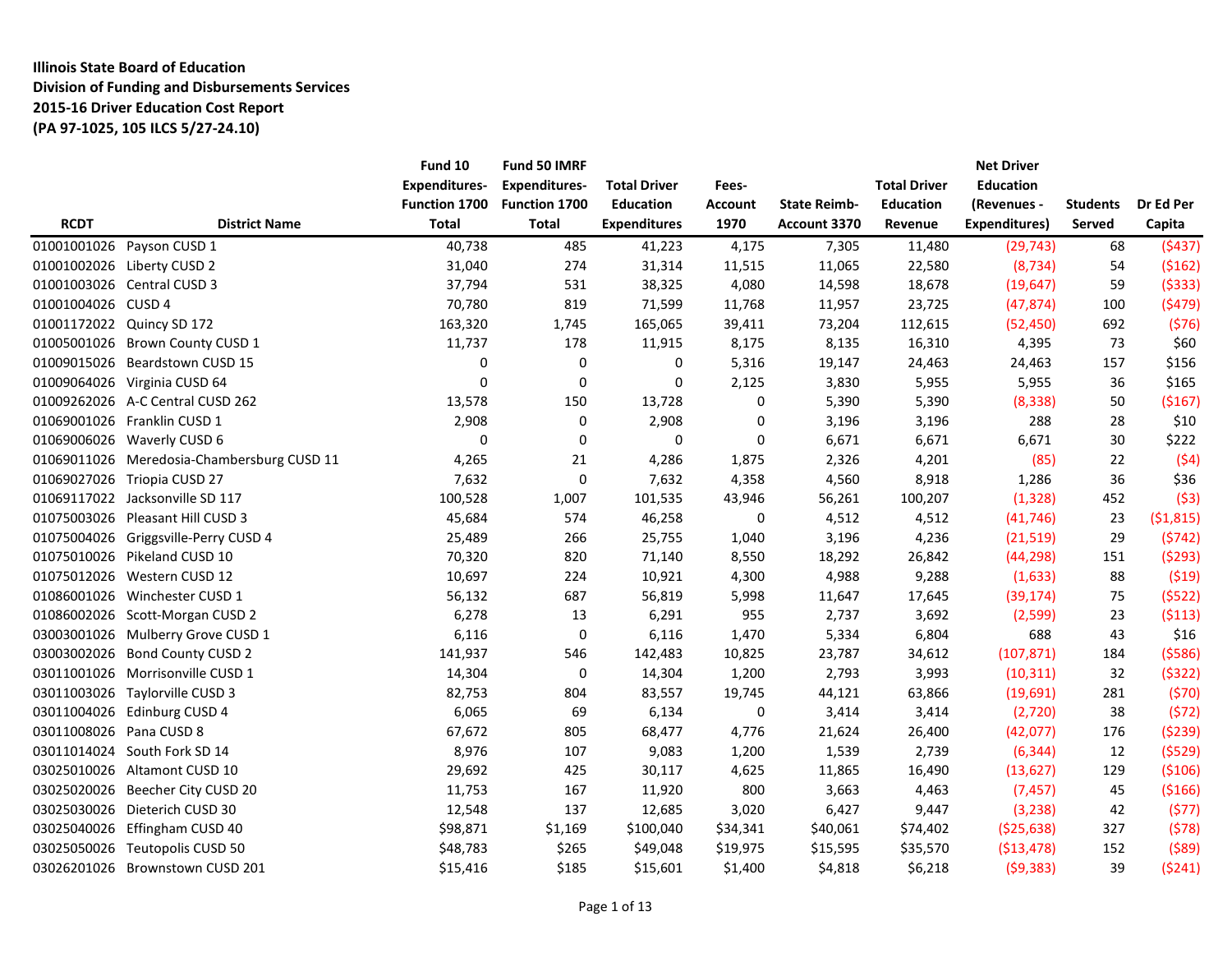|                      |                                             | Fund 10              | Fund 50 IMRF         |                     |                |                     |                     | <b>Net Driver</b>    |                 |           |
|----------------------|---------------------------------------------|----------------------|----------------------|---------------------|----------------|---------------------|---------------------|----------------------|-----------------|-----------|
|                      |                                             | <b>Expenditures-</b> | <b>Expenditures-</b> | <b>Total Driver</b> | Fees-          |                     | <b>Total Driver</b> | <b>Education</b>     |                 |           |
|                      |                                             | Function 1700        | Function 1700        | <b>Education</b>    | <b>Account</b> | <b>State Reimb-</b> | <b>Education</b>    | (Revenues -          | <b>Students</b> | Dr Ed Per |
| <b>RCDT</b>          | <b>District Name</b>                        | <b>Total</b>         | <b>Total</b>         | <b>Expenditures</b> | 1970           | Account 3370        | Revenue             | <b>Expenditures)</b> | Served          | Capita    |
|                      | 03026202026 St Elmo CUSD 202                | \$14,965             | \$204                | \$15,169            | \$2,025        | \$6,956             | \$8,981             | (56, 188)            | 25              | (5248)    |
| 03026203026          | Vandalia CUSD 203                           | \$38,531             | \$437                | \$38,968            | \$3,379        | \$17,967            | \$21,346            | (517, 622)           | 182             | (597)     |
| 03026204026          | Ramsey CUSD 204                             | \$16,843             | \$208                | \$17,051            | \$1,596        | \$7,109             | \$8,705             | ( \$8,346)           | 34              | (5245)    |
|                      | 03068002026 Panhandle CUSD 2                | \$17,502             | \$186                | \$17,688            | \$4,950        | \$5,071             | \$10,021            | (57,667)             | 68              | (5113)    |
|                      | 03068003026 Hillsboro CUSD 3                | \$77,420             | \$651                | \$78,071            | \$2,510        | \$22,266            | \$24,776            | (553, 295)           | 198             | (5269)    |
| 03068012026          | Litchfield CUSD 12                          | \$93,012             | \$1,209              | \$94,221            | \$9,970        | \$20,010            | \$29,980            | (564, 241)           | 191             | ( \$336)  |
| 03068022026          | Nokomis CUSD 22                             | \$48,054             | \$507                | \$48,561            | \$2,175        | \$7,655             | \$9,830             | ( \$38, 731)         | 44              | ( \$880)  |
| 04004100026          | Belvidere CUSD 100                          | \$182,225            | \$2,066              | \$184,291           | \$40,365       | \$43,282            | \$83,647            | ( \$100, 644)        | 520             | (5194)    |
|                      | 04101122022 Harlem UD 122                   | \$177,132            | \$1,102              | \$178,234           | \$0            | \$80,801            | \$80,801            | (597, 433)           | 282             | ( \$346)  |
| 04101205025          | Rockford SD 205                             | \$537,005            | \$5,867              | \$542,872           | \$76,100       | \$223,556           | \$299,656           | (5243, 216)          | 2,212           | (5110)    |
|                      | 04101207016 Hononegah CHD 207               | \$169,856            | \$1,653              | \$171,509           | \$31,740       | \$37,034            | \$68,774            | (\$102,735)          | 209             | (5492)    |
|                      | 04101323026 Winnebago CUSD 323              | \$48,983             | \$465                | \$49,448            | \$15,615       | \$15,074            | \$30,689            | ( \$18,759)          | 105             | (5179)    |
| 05016202017          | Evanston Twp HSD 202                        | \$0                  | \$0                  | \$0                 | \$0            | \$24,780            | \$24,780            | \$24,780             | 148             | \$167     |
| 05016203017          | New Trier Twp HSD 203                       | \$169,460            | \$1,852              | \$171,312           | \$0            | \$29,851            | \$29,851            | ( \$141,461)         | 151             | (5937)    |
| 05016207017          | Maine Township HSD 207                      | \$844,609            | \$8,416              | \$853,025           | \$143,075      | \$114,637           | \$257,712           | (5595, 313)          | 696             | ( \$855)  |
|                      | 05016211017 Township HSD 211                | \$1,292,562          | \$0                  | \$1,292,562         | \$113,532      | \$203,080           | \$316,612           | ( \$975, 950)        | 1,394           | (5700)    |
|                      | 05016214017 Township HSD 214                | \$1,342,652          | \$16,563             | \$1,359,215         | \$235,926      | \$157,150           | \$393,076           | ( \$966, 139)        | 1,064           | (5908)    |
| 05016219017          | Niles Twp HSD 219                           | \$165,876            | \$1,889              | \$167,765           | \$6,971        | \$44,741            | \$51,712            | ( \$116,053)         | 219             | (5530)    |
| 05016225017          | Northfield Twp HSD 225                      | \$791,916            | \$9,902              | \$801,818           | \$108,500      | \$75,738            | \$184,238           | ( \$617, 580)        | 594             | (\$1,040) |
|                      | 06016200013 Oak Park - River Forest SD 200  | \$800,291            | \$9,665              | \$809,956           | \$89,442       | \$155,336           | \$244,778           | ( \$565, 178)        | 861             | ( \$656)  |
|                      | 06016201017 J S Morton HSD 201              | \$23,611             | \$243                | \$23,854            | \$13,200       | \$75,324            | \$88,524            | \$64,670             | 356             | \$182     |
| 06016204017          | Lyons Twp HSD 204                           | \$638,185            | \$15,809             | \$653,994           | \$66,165       | \$111,493           | \$177,658           | (5476, 336)          | 618             | (5771)    |
|                      | 06016208017 Riverside-Brookfield Twp SD 208 | \$72,171             | \$0                  | \$72,171            | \$48,679       | \$27,415            | \$76,094            | \$3,923              | 294             | \$13      |
| 06016209017          | Proviso Twp HSD 209                         | \$91,337             | \$847                | \$92,184            | \$45,596       | \$105,214           | \$150,810           | \$58,626             | 1,036           | \$57      |
| 06016212016          | Leyden CHSD 212                             | \$366,105            | \$3,766              | \$369,871           | \$73,391       | \$74,591            | \$147,982           | ( \$221, 889)        | 924             | (5240)    |
| 06016234016          | Ridgewood CHSD 234                          | \$39,417             | \$519                | \$39,936            | \$19,074       | \$8,971             | \$28,045            | (511,891)            | 185             | (564)     |
| 06016401026          | Elmwood Park CUSD 401                       | \$12,035             | \$0                  | \$12,035            | \$29,829       | \$27,063            | \$56,892            | \$44,857             | 250             | \$179     |
|                      | 07016205017 Thornton Twp HSD 205            | \$216,070            | \$0                  | \$216,070           | \$0            | \$124,349           | \$124,349           | (591, 721)           | 1,190           | (577)     |
| 07016206017          | Bloom Twp HSD 206                           | \$208,149            | \$2,611              | \$210,760           | \$65,589       | \$47,422            | \$113,011           | (597, 749)           | 290             | (5337)    |
|                      | 07016210017 Lemont Twp HSD 210              | \$281,032            | \$3,115              | \$284,147           | \$0            | \$37,658            | \$37,658            | ( \$246,489)         | 356             | (5692)    |
|                      | 07016215017 Thornton Fractional Twp HSD 215 | \$308,131            | \$3,646              | \$311,777           | \$12,692       | \$43,034            | \$55,726            | ( \$256,051)         | 813             | ( \$315)  |
|                      | 07016217016 Argo CHSD 217                   | \$62,311             | \$837                | \$63,148            | \$11,085       | \$60,087            | \$71,172            | \$8,024              | 548             | \$15      |
| 07016218016 CHSD 218 |                                             | \$1,223,601          | \$15,199             | \$1,238,800         | \$137,625      | \$246,375           | \$384,000           | ( \$854, 800)        | 1,379           | (5620)    |
|                      | 07016220017 Reavis Twp HSD 220              | \$0                  | \$0                  | \$0                 | \$0            | \$66,703            | \$66,703            | \$66,703             | 389             | \$171     |
|                      | 07016227017 Rich Twp HSD 227                | \$124,457            | \$831                | \$125,288           | \$0            | \$103,176           | \$103,176           | (522, 112)           | 994             | (522)     |
|                      | 07016228016 Bremen CHSD 228                 | \$180,072            | \$2,488              | \$182,560           | \$121,545      | \$136,396           | \$257,941           | \$75,381             | 1,890           | \$40      |
|                      | 07016229016 Oak Lawn CHSD 229               | \$0                  | \$0                  | \$0                 | \$45,050       | \$66,653            | \$111,703           | \$111,703            | 342             | \$327     |
|                      | 07016230013 Cons HSD 230                    | \$1,040,129          | \$12,160             | \$1,052,289         | \$122,778      | \$210,631           | \$333,409           | (5718,880)           | 1,082           | (5664)    |
|                      | 07016231016 Evergreen Park CHSD 231         | \$30,704             | \$361                | \$31,065            | \$9,505        | \$15,192            | \$24,697            | (56, 368)            | 140             | (545)     |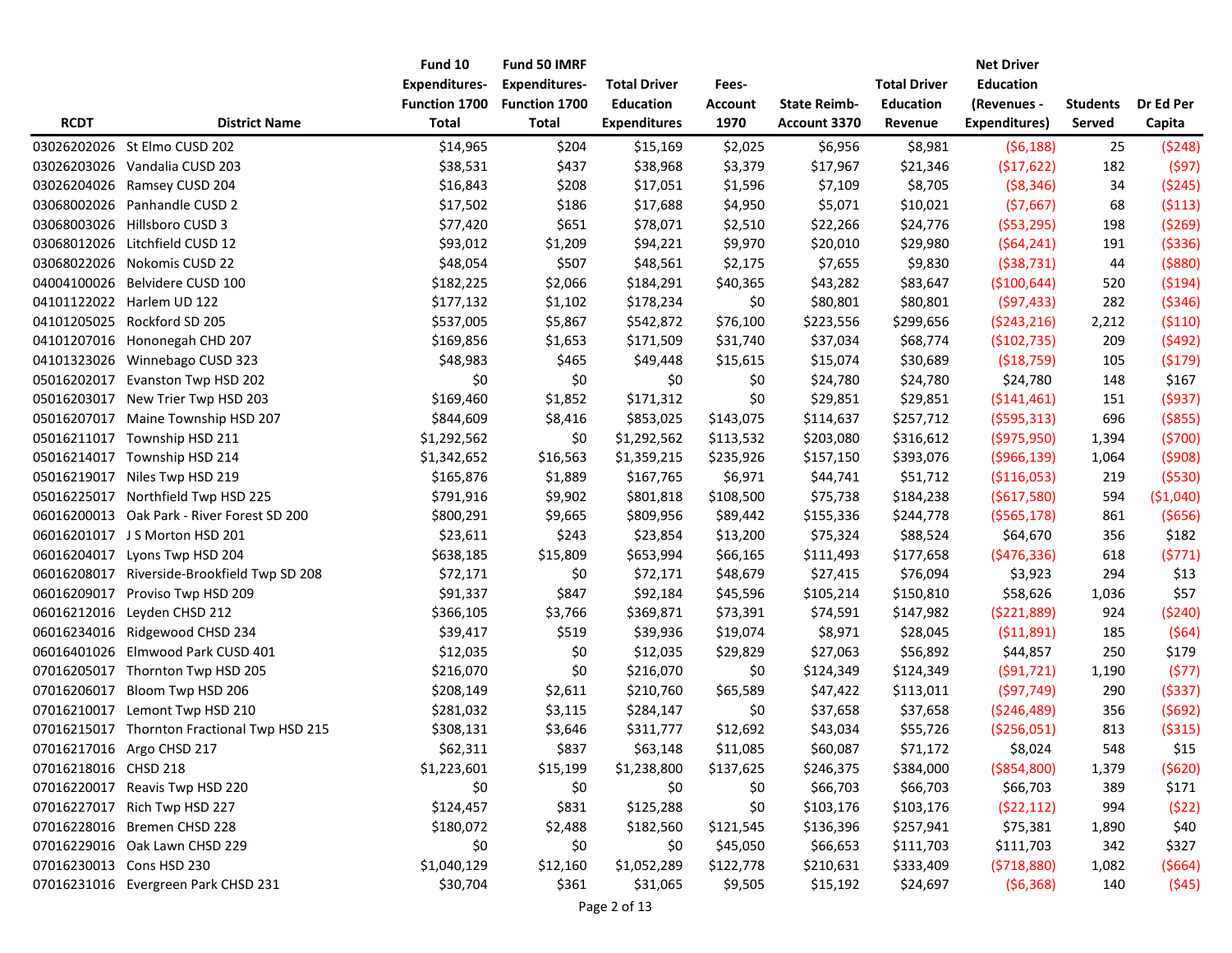|                          |                                              | Fund 10              | Fund 50 IMRF         |                     |                |                     |                     | <b>Net Driver</b> |                 |            |
|--------------------------|----------------------------------------------|----------------------|----------------------|---------------------|----------------|---------------------|---------------------|-------------------|-----------------|------------|
|                          |                                              | <b>Expenditures-</b> | <b>Expenditures-</b> | <b>Total Driver</b> | Fees-          |                     | <b>Total Driver</b> | <b>Education</b>  |                 |            |
|                          |                                              | Function 1700        | Function 1700        | <b>Education</b>    | <b>Account</b> | <b>State Reimb-</b> | <b>Education</b>    | (Revenues -       | <b>Students</b> | Dr Ed Per  |
| <b>RCDT</b>              | <b>District Name</b>                         | Total                | <b>Total</b>         | <b>Expenditures</b> | 1970           | Account 3370        | Revenue             | Expenditures)     | Served          | Capita     |
|                          | 07016233016 Homewood Flossmoor CHSD 233      | \$230,086            | \$3,095              | \$233,181           | \$34,680       | \$76,732            | \$111,412           | ( \$121,769)      | 660             | (5184)     |
|                          | 08008308026 Eastland CUSD 308                | \$29,764             | \$374                | \$30,138            | \$1,900        | \$9,985             | \$11,885            | (518, 253)        | 58              | ( \$315)   |
|                          | 08008314026 West Carroll CUSD 314            | \$79,223             | \$891                | \$80,114            | \$9,500        | \$17,107            | \$26,607            | ( \$53,507)       | 83              | (5645)     |
|                          | 08008399026 Chadwick-Milledgeville CUSD 399  | \$29,949             | \$344                | \$30,293            | \$2,300        | \$9,754             | \$12,054            | (518, 239)        | 47              | (5388)     |
|                          | 08043119022 East Dubuque USD 119             | \$51,946             | \$32                 | \$51,978            | \$2,060        | \$7,332             | \$9,392             | (542,586)         | 62              | (5687)     |
|                          | 08043120022 Galena USD 120                   | \$72,844             | \$775                | \$73,619            | \$3,260        | \$9,928             | \$13,188            | (560, 431)        | 56              | ( \$1,079) |
|                          | 08043205026 Warren CUSD 205                  | \$26,646             | \$313                | \$26,959            | \$2,375        | \$5,487             | \$7,862             | ( \$19,097)       | 31              | (5616)     |
|                          | 08043206026 Stockton CUSD 206                | \$21,151             | \$200                | \$21,351            | \$1,950        | \$8,919             | \$10,869            | (510, 482)        | 68              | ( \$154)   |
|                          | 08043210026 River Ridge CUSD 210             | \$51,037             | \$570                | \$51,607            | \$1,900        | \$5,215             | \$7,115             | (544, 492)        | 41              | ( \$1,085) |
|                          | 08043211026 Scales Mound CUSD 211            | \$8,241              | \$65                 | \$8,306             | \$700          | \$1,880             | \$2,580             | (55, 726)         | 15              | (5382)     |
|                          | 08089145022 Freeport SD 145                  | \$125,886            | \$1,257              | \$127,143           | \$16,100       | \$36,833            | \$52,933            | (574, 210)        | 185             | (5401)     |
|                          | 08089200026 Pearl City CUSD 200              | \$75,178             | \$830                | \$76,008            | \$9,850        | \$7,708             | \$17,558            | (558, 450)        | 40              | ( \$1,461) |
|                          | 08089202026 Lena Winslow CUSD 202            | \$23,422             | \$244                | \$23,666            | \$13,299       | \$8,271             | \$21,570            | ( \$2,096)        | 69              | (530)      |
|                          | 08089203026 Orangeville CUSD 203             | \$15,638             | \$196                | \$15,834            | \$5,997        | \$5,522             | \$11,519            | (54, 315)         | 27              | ( \$160)   |
|                          | 09010001026 Fisher CUSD 1                    | \$19,250             | \$243                | \$19,493            | \$3,420        | \$8,271             | \$11,691            | (57,802)          | 52              | ( \$150)   |
|                          | 09010003026 Mahomet-Seymour CUSD 3           | \$51,489             | \$686                | \$52,175            | \$50,675       | \$40,460            | \$91,135            | \$38,960          | 399             | \$98       |
|                          | 09010004026 Champaign CUSD 4                 | \$160,280            | \$2,027              | \$162,307           | \$38,270       | \$86,379            | \$124,649           | ( \$37,658)       | 736             | (551)      |
|                          | 09010007026 Tolono CUSD 7                    | \$52,531             | \$645                | \$53,176            | \$0            | \$21,346            | \$21,346            | ( \$31, 830)      | 276             | ( \$115)   |
|                          | 09010008026 Heritage CUSD 8                  | \$25,963             | \$312                | \$26,275            | \$4,190        | \$8,604             | \$12,794            | (513,481)         | 51              | ( \$264)   |
|                          | 09010116022 Urbana SD 116                    | \$189,012            | \$2,926              | \$191,938           | \$6,500        | \$31,975            | \$38,475            | ( \$153,463)      | 245             | (5626)     |
|                          | 09010193017 Rantoul Township HSD 193         | \$0                  | \$0                  | \$0                 | \$3,119        | \$26,943            | \$30,062            | \$30,062          | 247             | \$122      |
|                          | 09010305016 St Joseph Ogden CHSD 305         | \$73,113             | \$823                | \$73,936            | \$12,710       | \$20,185            | \$32,895            | (541, 041)        | 214             | (5192)     |
|                          | 09027005026 Gibson City-Melvin-Sibley CUSD 5 | \$0                  | \$0                  | \$0                 | \$9,150        | \$18,217            | \$27,367            | \$27,367          | 129             | \$212      |
|                          | 09027010026 Paxton-Buckley-Loda CUD 10       | \$45,627             | \$496                | \$46,123            | \$17,200       | \$21,246            | \$38,446            | (57, 677)         | 186             | (541)      |
|                          | 11012002C26 Marshall CUSD 2C                 | \$37,783             | \$0                  | \$37,783            | \$0            | \$18,200            | \$18,200            | (519,583)         | 162             | (5121)     |
|                          | 11012003C26 Martinsville CUSD 3C             | \$14,529             | \$136                | \$14,665            | \$2,550        | \$4,289             | \$6,839             | (57, 826)         | 34              | ( \$230)   |
|                          | 11012004C26 Casey-Westfield CUSD 4C          | \$14,146             | \$197                | \$14,343            | \$6,420        | \$14,996            | \$21,416            | \$7,073           | 107             | \$66       |
|                          | 11015001026 Charleston CUSD 1                | \$1,081              | \$0                  | \$1,081             | \$5,630        | \$39,054            | \$44,684            | \$43,603          | 244             | \$179      |
|                          | 11015002026 Mattoon CUSD 2                   | \$0                  | \$0                  | \$0                 | \$0            | \$42,107            | \$42,107            | \$42,107          | 523             | \$81       |
|                          | 11015005026 Oakland CUSD 5                   | \$8,957              | \$62                 | \$9,019             | \$1,650        | \$3,878             | \$5,528             | (53, 491)         | 26              | ( \$134)   |
|                          | 11018003026 Neoga CUSD 3                     | \$24,612             | \$267                | \$24,879            | \$9,680        | \$8,914             | \$18,594            | (56, 285)         | 82              | (577)      |
|                          | 11018077026 Cumberland CUSD 77               | \$71,693             | \$981                | \$72,674            | \$6,750        | \$16,849            | \$23,599            | ( \$49,075)       | 71              | (5691)     |
|                          | 11021301026 Tuscola CUSD 301                 | \$0                  | \$0                  | \$0                 | \$7,800        | \$12,793            | \$20,593            | \$20,593          | 74              | \$278      |
|                          | 11021302026 Villa Grove CUSD 302             | \$0                  | \$0                  | \$0                 | \$3,837        | \$8,175             | \$12,012            | \$12,012          | 66              | \$182      |
|                          | 11021305026 Arthur CUSD 305                  | \$7,778              | \$87                 | \$7,865             | \$0            | \$14,527            | \$14,527            | \$6,662           | 159             | \$42       |
|                          | 11021306026 Arcola CUSD 306                  | \$32,137             | \$324                | \$32,461            | \$950          | \$7,047             | \$7,997             | ( \$24,464)       | 92              | ( \$266)   |
|                          | 11023001026 Shiloh CUSD 1                    | \$0                  | \$0                  | \$0                 | \$800          | \$5,272             | \$6,072             | \$6,072           | 56              | \$108      |
|                          | 11023003026 Kansas CUSD 3                    | \$11,505             | \$119                | \$11,624            | \$0            | \$3,795             | \$3,795             | (57, 829)         | 35              | (5224)     |
| 11023004026 Paris CUSD 4 |                                              | \$0                  | \$0                  | \$0                 | \$0            | \$11,782            | \$11,782            | \$11,782          | 89              | \$132      |
|                          |                                              |                      |                      |                     |                |                     |                     |                   |                 |            |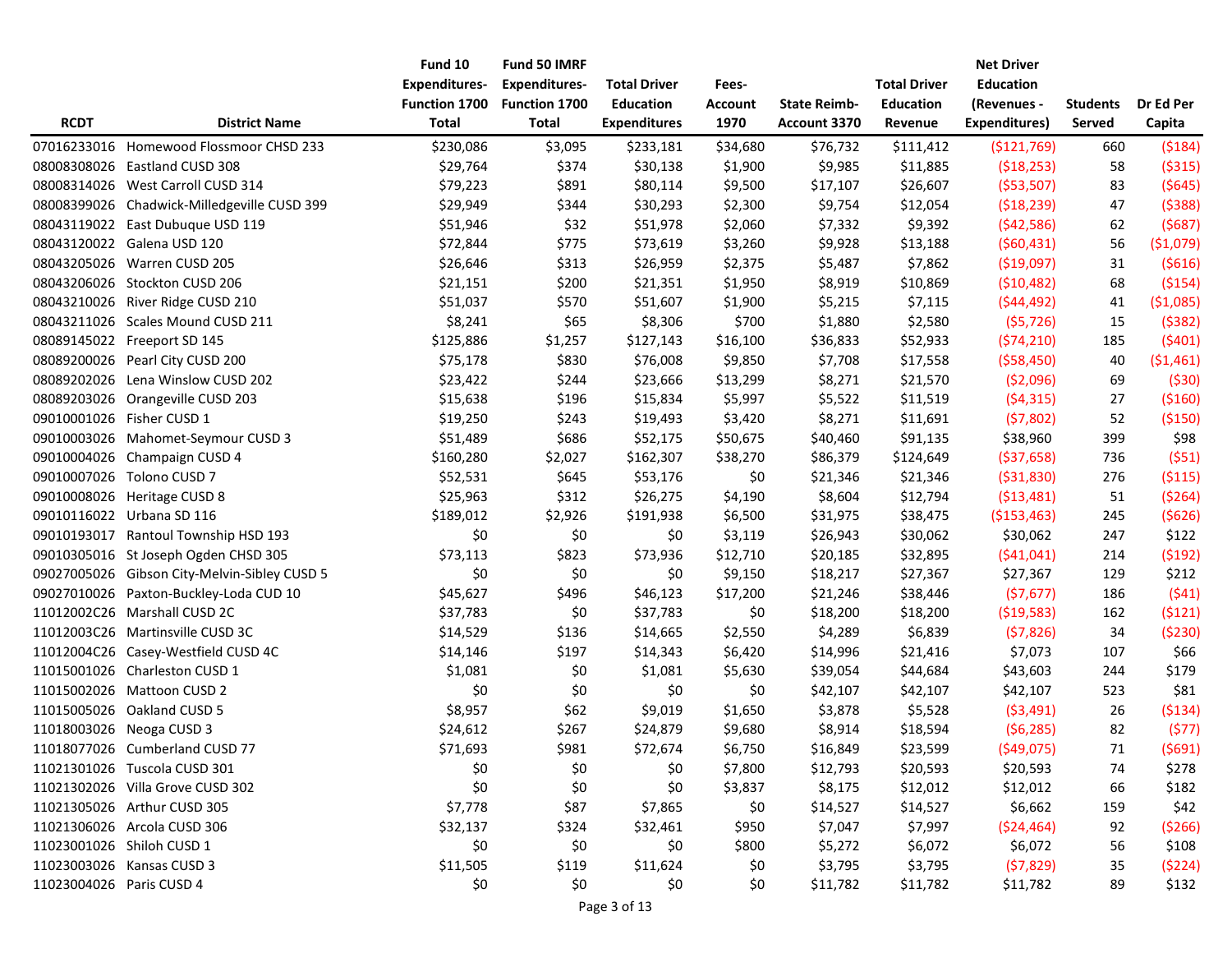|                          |                                               | Fund 10              | Fund 50 IMRF         |                     |                |                     |                     | <b>Net Driver</b> |                 |            |
|--------------------------|-----------------------------------------------|----------------------|----------------------|---------------------|----------------|---------------------|---------------------|-------------------|-----------------|------------|
|                          |                                               | <b>Expenditures-</b> | <b>Expenditures-</b> | <b>Total Driver</b> | Fees-          |                     | <b>Total Driver</b> | <b>Education</b>  |                 |            |
|                          |                                               | <b>Function 1700</b> | <b>Function 1700</b> | <b>Education</b>    | <b>Account</b> | <b>State Reimb-</b> | <b>Education</b>    | (Revenues -       | <b>Students</b> | Dr Ed Per  |
| <b>RCDT</b>              | <b>District Name</b>                          | <b>Total</b>         | <b>Total</b>         | <b>Expenditures</b> | 1970           | Account 3370        | Revenue             | Expenditures)     | Served          | Capita     |
| 11023006026              | <b>Edgar County CUD 6</b>                     | \$7,727              | \$94                 | \$7,821             | \$4,086        | \$4,219             | \$8,305             | \$484             | 11              | \$44       |
| 11023095025              | Paris-Union SD 95                             | \$0                  | \$0                  | \$0                 | \$0            | \$17,006            | \$17,006            | \$17,006          | 139             | \$122      |
|                          | 11070300026 Sullivan CUSD 300                 | \$25,449             | \$187                | \$25,636            | \$3,300        | \$16,079            | \$19,379            | (56, 257)         | 151             | (541)      |
|                          | 11070302026 Okaw Valley CUSD 302              | \$12,983             | \$106                | \$13,089            | \$2,193        | \$8,835             | \$11,028            | (52,061)          | 54              | (538)      |
|                          | 11087001026 Windsor CUSD 1                    | \$35,961             | \$475                | \$36,436            | \$2,191        | \$5,167             | \$7,358             | (529,078)         | 31              | (5938)     |
|                          | 11087003A26 Cowden-Herrick CUSD 3A            | \$17,089             | \$185                | \$17,274            | \$3,160        | \$6,343             | \$9,503             | (57, 771)         | 51              | (5152)     |
|                          | 11087004026 Shelbyville CUSD 4                | \$29,106             | \$414                | \$29,520            | \$4,000        | \$18,974            | \$22,974            | (56, 546)         | 130             | (550)      |
|                          | 11087005A26 Stewardson-Strasburg CUD 5A       | \$25,877             | \$95                 | \$25,972            | \$3,500        | \$7,109             | \$10,609            | ( \$15,363)       | 26              | (5591)     |
|                          | 11087021026 Central A & M CUD 21              | \$66,179             | \$0                  | \$66,179            | \$9,922        | \$12,149            | \$22,071            | (544, 108)        | 72              | (5613)     |
|                          | 12013010026 Clay City CUSD 10                 | \$10,618             | \$152                | \$10,770            | \$875          | \$3,266             | \$4,141             | (56, 629)         | 26              | ( \$255)   |
|                          | 12013025026 North Clay CUSD 25                | \$17,671             | \$241                | \$17,912            | \$4,575        | \$9,963             | \$14,538            | (53, 374)         | 75              | (545)      |
|                          | 12013035026 Flora CUSD 35                     | \$0                  | \$0                  | \$0                 | \$0            | \$16,927            | \$16,927            | \$16,927          | 170             | \$100      |
|                          | 12017001026 Hutsonville CUSD 1                | \$18,494             | \$0                  | \$18,494            | \$0            | \$3,327             | \$3,327             | ( \$15, 167)      | 50              | ( \$303)   |
|                          | 12017002026 Robinson CUSD 2                   | \$25,936             | \$342                | \$26,278            | \$0            | \$22,805            | \$22,805            | (53, 473)         | 178             | (520)      |
|                          | 12017003026 Palestine CUSD 3                  | \$15,907             | \$198                | \$16,105            | \$1,404        | \$5,417             | \$6,821             | (59, 284)         | 23              | (5404)     |
|                          | 12017004026 Oblong CUSD 4                     | \$53,967             | \$630                | \$54,597            | \$1,425        | \$7,708             | \$9,133             | ( \$45,464)       | 45              | ( \$1,010) |
|                          | 12040001026 Jasper County CUD 1               | \$71,117             | \$1,027              | \$72,144            | \$5,914        | \$20,456            | \$26,370            | (545, 774)        | 172             | (5266)     |
|                          | 12051010026 Red Hill CUSD 10                  | \$61,341             | \$732                | \$62,073            | \$4,640        | \$13,697            | \$18,337            | (543, 736)        | 87              | (5503)     |
|                          | 12051020026 Lawrence County CUD 20            | \$40,250             | \$539                | \$40,789            | \$4,450        | \$14,287            | \$18,737            | ( \$22,052)       | 54              | (5408)     |
|                          | 12080001026 Richland County CUSD 1            | \$49,177             | \$575                | \$49,752            | \$22,143       | \$31,783            | \$53,926            | \$4,174           | 279             | \$15       |
|                          | 13014001026 Carlyle CUSD 1                    | \$31,191             | \$379                | \$31,570            | \$13,915       | \$17,969            | \$31,884            | \$314             | 126             | \$2        |
|                          | 13014003026 Wesclin CUSD 3                    | \$49,242             | \$929                | \$50,171            | \$12,860       | \$19,707            | \$32,567            | ( \$17,604)       | 142             | (5124)     |
|                          | 13014071016 Central CHSD 71                   | \$0                  | \$0                  | \$0                 | \$0            | \$39,945            | \$39,945            | \$39,945          | 365             | \$109      |
|                          | 13041001026 Waltonville CUSD 1                | \$0                  | \$0                  | \$0                 | \$0            | \$5,640             | \$5,640             | \$5,640           | 35              | \$161      |
|                          | 13041201017 Mt Vernon Twp HSD 201             | \$273,538            | \$3,307              | \$276,845           | \$0            | \$63,540            | \$63,540            | ( \$213, 305)     | 330             | (5646)     |
|                          | 13041209027 Woodlawn Unit School District 209 | \$11,041             | \$88                 | \$11,129            | \$1,900        | \$9,058             | \$10,958            | (5171)            | 43              | (54)       |
| 13041318027              | <b>Bluford Unit School District 318</b>       | \$13,340             | \$0                  | \$13,340            | \$0            | \$6,308             | \$6,308             | (57,032)          | 35              | (5201)     |
|                          | 13058100026 Patoka CUSD 100                   | \$3,674              | \$0                  | \$3,674             | \$300          | \$1,853             | \$2,153             | (51,521)          | 18              | ( \$85)    |
|                          | 13058200017 Centralia HSD 200                 | \$197,826            | \$2,170              | \$199,996           | \$0            | \$57,678            | \$57,678            | (5142, 318)       | 225             | (5633)     |
|                          | 13058401026 South Central CUD 401             | \$22,641             | \$241                | \$22,882            | \$4,700        | \$8,232             | \$12,932            | (59,950)          | 89              | (5112)     |
|                          | 13058501026 Sandoval CUSD 501                 | \$11,496             | \$106                | \$11,602            | \$0            | \$5,675             | \$5,675             | (55, 927)         | 44              | ( \$135)   |
|                          | 13058600016 Salem CHSD 600                    | \$21,122             | \$256                | \$21,378            | \$9,020        | \$34,655            | \$43,675            | \$22,297          | 271             | \$82       |
| 13058722026 Odin PSD 722 |                                               | \$7,488              | \$97                 | \$7,585             | \$0            | \$3,384             | \$3,384             | (54, 201)         | 28              | ( \$150)   |
|                          | 13095010026 West Washington Co CUD 10         | \$43,149             | \$459                | \$43,608            | \$4,595        | \$7,104             | \$11,699            | ( \$31,909)       | 65              | (5491)     |
|                          | 13095099016 Nashville CHSD 99                 | \$79,420             | \$1,066              | \$80,486            | \$12,388       | \$16,176            | \$28,564            | (551, 922)        | 168             | ( \$309)   |
|                          | 15016299025 City of Chicago SD 299            | \$2,532,548          | \$0                  | \$2,532,548         | \$611,529      | \$3,221,546         | \$3,833,075         | \$1,300,527       | 28,206          | \$46       |
|                          | 16019424026 Genoa Kingston CUSD 424           | \$62,136             | \$287                | \$62,423            | \$0            | \$5,382             | \$5,382             | (557,041)         | 111             | (5514)     |
|                          | 16019425026 Indian Creek CUSD 425             | \$27,489             | \$0                  | \$27,489            | \$2,352        | \$6,956             | \$9,308             | (518, 181)        | 36              | (5505)     |
|                          | 16019427026 Sycamore CUSD 427                 | \$249,699            | \$3,036              | \$252,735           | \$0            | \$49,065            | \$49,065            | ( \$203,670)      | 285             | (5715)     |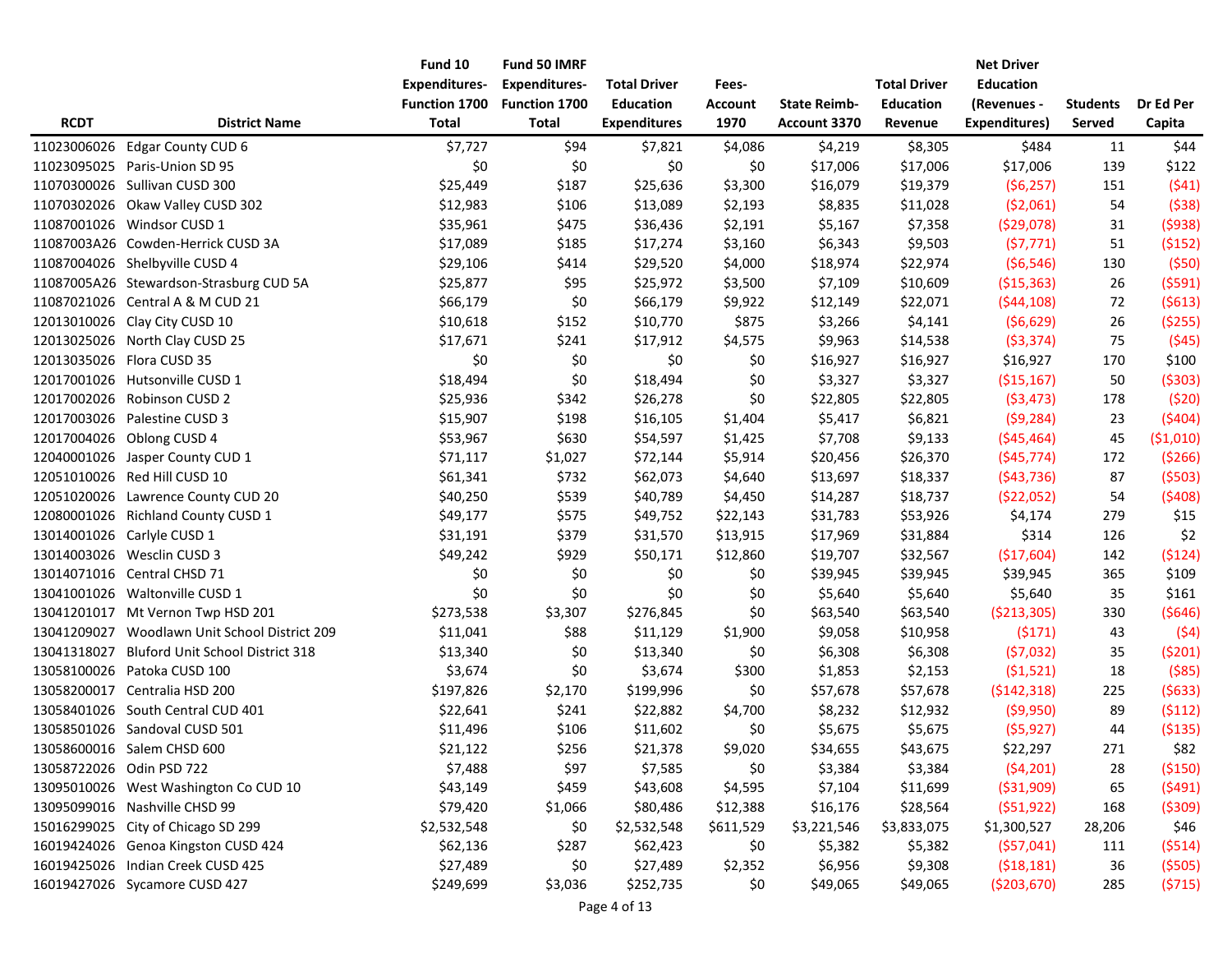|                      |                                        | Fund 10              | Fund 50 IMRF         |                     |                |                     |                     | <b>Net Driver</b>    |                 |            |
|----------------------|----------------------------------------|----------------------|----------------------|---------------------|----------------|---------------------|---------------------|----------------------|-----------------|------------|
|                      |                                        | <b>Expenditures-</b> | <b>Expenditures-</b> | <b>Total Driver</b> | Fees-          |                     | <b>Total Driver</b> | <b>Education</b>     |                 |            |
|                      |                                        | Function 1700        | Function 1700        | <b>Education</b>    | <b>Account</b> | <b>State Reimb-</b> | <b>Education</b>    | (Revenues -          | <b>Students</b> | Dr Ed Per  |
| <b>RCDT</b>          | <b>District Name</b>                   | <b>Total</b>         | <b>Total</b>         | <b>Expenditures</b> | 1970           | Account 3370        | Revenue             | <b>Expenditures)</b> | Served          | Capita     |
| 16019428026          | DeKalb CUSD 428                        | \$274,504            | \$2,960              | \$277,464           | \$26,042       | \$60,471            | \$86,513            | ( \$190, 951)        | 329             | (5580)     |
|                      | 16019429026 Hinckley Big Rock CUSD 429 | \$0                  | \$0                  | \$0                 | \$6,451        | \$9,859             | \$16,310            | \$16,310             | 53              | \$308      |
|                      | 16019430026 Sandwich CUSD 430          | \$3,735              | \$12                 | \$3,747             | \$17,889       | \$24,788            | \$42,677            | \$38,930             | 127             | \$307      |
|                      | 16019432026 Somonauk CUSD 432          | \$44,516             | \$609                | \$45,125            | \$11,950       | \$10,584            | \$22,534            | (522,591)            | 69              | (5327)     |
|                      | 17020015026 Clinton CUSD 15            | \$103,947            | \$1,311              | \$105,258           | \$15,879       | \$24,525            | \$40,404            | (564, 854)           | 255             | ( \$254)   |
| 17020018026          | Blue Ridge CUSD 18                     | \$51,187             | \$570                | \$51,757            | \$4,574        | \$9,211             | \$13,785            | ( \$37, 972)         | 104             | ( \$365)   |
|                      | 17053005026 Woodland CUSD 5            | \$0                  | \$0                  | \$0                 | \$0            | \$7,025             | \$7,025             | \$7,025              | 38              | \$185      |
| 17053006J26          | Tri Point CUSD 6-J                     | \$2,782              | \$0                  | \$2,782             | \$1,700        | \$5,640             | \$7,340             | \$4,558              | 32              | \$142      |
| 17053008026          | <b>Prairie Central CUSD 8</b>          | \$0                  | \$0                  | \$0                 | \$15,722       | \$27,345            | \$43,067            | \$43,067             | 151             | \$285      |
|                      | 17053074027 Flanagan-Cornell Dist 74   | \$45,720             | \$0                  | \$45,720            | \$3,800        | \$5,264             | \$9,064             | ( \$36, 656)         | 47              | (5780)     |
|                      | 17053090017 Pontiac Twp HSD 90         | \$111,305            | \$0                  | \$111,305           | \$12,610       | \$34,896            | \$47,506            | ( \$63,799)          | 297             | ( \$215)   |
| 17053230017          | Dwight Twp HSD 230                     | \$0                  | \$0                  | \$0                 | \$3,597        | \$10,457            | \$14,054            | \$14,054             | 68              | \$207      |
|                      | 17054021026 Hartsburg Emden CUSD 21    | \$11,412             | \$108                | \$11,520            | \$565          | \$4,136             | \$4,701             | (56, 819)            | 15              | (5455)     |
|                      | 17054023026 Mt Pulaski CUSD 23         | \$42,320             | \$499                | \$42,819            | \$2,725        | \$7,297             | \$10,022            | ( \$32,797)          | 70              | (5469)     |
|                      | 17054404016 Lincoln CHSD 404           | \$190,279            | \$2,288              | \$192,567           | \$15,919       | \$31,310            | \$47,229            | ( \$145, 338)        | 303             | (5480)     |
|                      | 17064002026 LeRoy CUSD 2               | \$61,200             | \$786                | \$61,986            | \$7,048        | \$9,521             | \$16,569            | (545, 417)           | 100             | (5454)     |
|                      | 17064003026 Tri Valley CUSD 3          | \$62,046             | \$887                | \$62,933            | \$0            | \$17,340            | \$17,340            | ( \$45,593)          | 65              | (5701)     |
|                      | 17064004026 Heyworth CUSD 4            | \$74,138             | \$1,053              | \$75,191            | \$9,594        | \$11,244            | \$20,838            | (554, 353)           | 53              | ( \$1,026) |
|                      | 17064005026 McLean County USD 5        | \$7,429              | \$102                | \$7,531             | \$74,848       | \$97,098            | \$171,946           | \$164,415            | 1,167           | \$141      |
| 17064007026          | Lexington CUSD 7                       | \$20,168             | \$254                | \$20,422            | \$6,975        | \$8,494             | \$15,469            | (54, 953)            | 31              | ( \$160)   |
| 17064016026          | Olympia CUSD 16                        | \$21,756             | \$253                | \$22,009            | \$8,267        | \$9,351             | \$17,618            | (54, 391)            | 83              | (553)      |
| 17064019026          | Ridgeview CUSD 19                      | \$47,240             | \$441                | \$47,681            | \$6,250        | \$5,076             | \$11,326            | ( \$36, 355)         | 38              | (5957)     |
| 17064087025          | <b>Bloomington SD 87</b>               | \$34,628             | \$460                | \$35,088            | \$950          | \$6,580             | \$7,530             | (527,558)            | 37              | (5745)     |
|                      | 19022086017 Hinsdale Twp HSD 86        | \$23,553             | \$821                | \$24,374            | \$397,756      | \$75,948            | \$473,704           | \$449,330            | 440             | \$1,021    |
| 19022087017          | Glenbard Twp HSD 87                    | \$0                  | \$0                  | \$0                 | \$403,676      | \$265,366           | \$669,042           | \$669,042            | 1,475           | \$454      |
|                      | 19022088016 DuPage HSD 88              | \$193,310            | \$12,315             | \$205,625           | \$86,918       | \$142,498           | \$229,416           | \$23,791             | 1,186           | \$20       |
| 19022094016 CHSD 94  |                                        | \$0                  | \$0                  | \$0                 | \$0            | \$59,481            | \$59,481            | \$59,481             | 459             | \$130      |
| 19022099016 CHSD 99  |                                        | \$876,949            | \$10,603             | \$887,552           | \$48,452       | \$122,346           | \$170,798           | (5716, 754)          | 648             | ( \$1,106) |
|                      | 19022100016 Fenton CHSD 100            | \$150,644            | \$2,034              | \$152,678           | \$54,128       | \$45,906            | \$100,034           | ( \$52, 644)         | 492             | (5107)     |
|                      | 19022108016 Lake Park CHSD 108         | \$352,763            | \$3,910              | \$356,673           | \$93,704       | \$95,359            | \$189,063           | (\$167,610)          | 554             | (5303)     |
| 19022200026 CUSD 200 |                                        | \$492,341            | \$5,710              | \$498,051           | \$84,029       | \$98,353            | \$182,382           | ( \$315,669)         | 569             | ( \$555)   |
| 19022201026 CUSD 201 |                                        | \$92,817             | \$94                 | \$92,911            | \$18,204       | \$12,359            | \$30,563            | (562, 348)           | 126             | (5495)     |
|                      | 19022202026 Lisle CUSD 202             | \$197,549            | \$2,250              | \$199,799           | \$34,293       | \$35,761            | \$70,054            | ( \$129, 745)        | 186             | (5698)     |
|                      | 19022203026 Naperville CUSD 203        | \$0                  | \$0                  | \$0                 | \$0            | \$119,526           | \$119,526           | \$119,526            | 730             | \$164      |
|                      | 19022204026 Indian Prairie CUSD 204    | \$0                  | \$0                  | \$0                 | \$185,741      | \$150,806           | \$336,547           | \$336,547            | 793             | \$424      |
|                      | 19022205026 Elmhurst SD 205            | \$191,688            | \$2,362              | \$194,050           | \$98,700       | \$81,561            | \$180,261           | ( \$13,789)          | 480             | (529)      |
|                      | 20024001026 Edwards County CUSD 1      | \$53,857             | \$549                | \$54,406            | \$5,800        | \$14,585            | \$20,385            | (534, 021)           | 132             | (5258)     |
|                      | 20030007026 Gallatin CUSD 7            | \$0                  | \$0                  | \$0                 | \$1,390        | \$8,543             | \$9,933             | \$9,933              | 69              | \$144      |
|                      | 20033010026 Hamilton Co CUSD 10        | \$0                  | \$0                  | \$0                 | \$9,500        | \$15,646            | \$25,146            | \$25,146             | 146             | \$172      |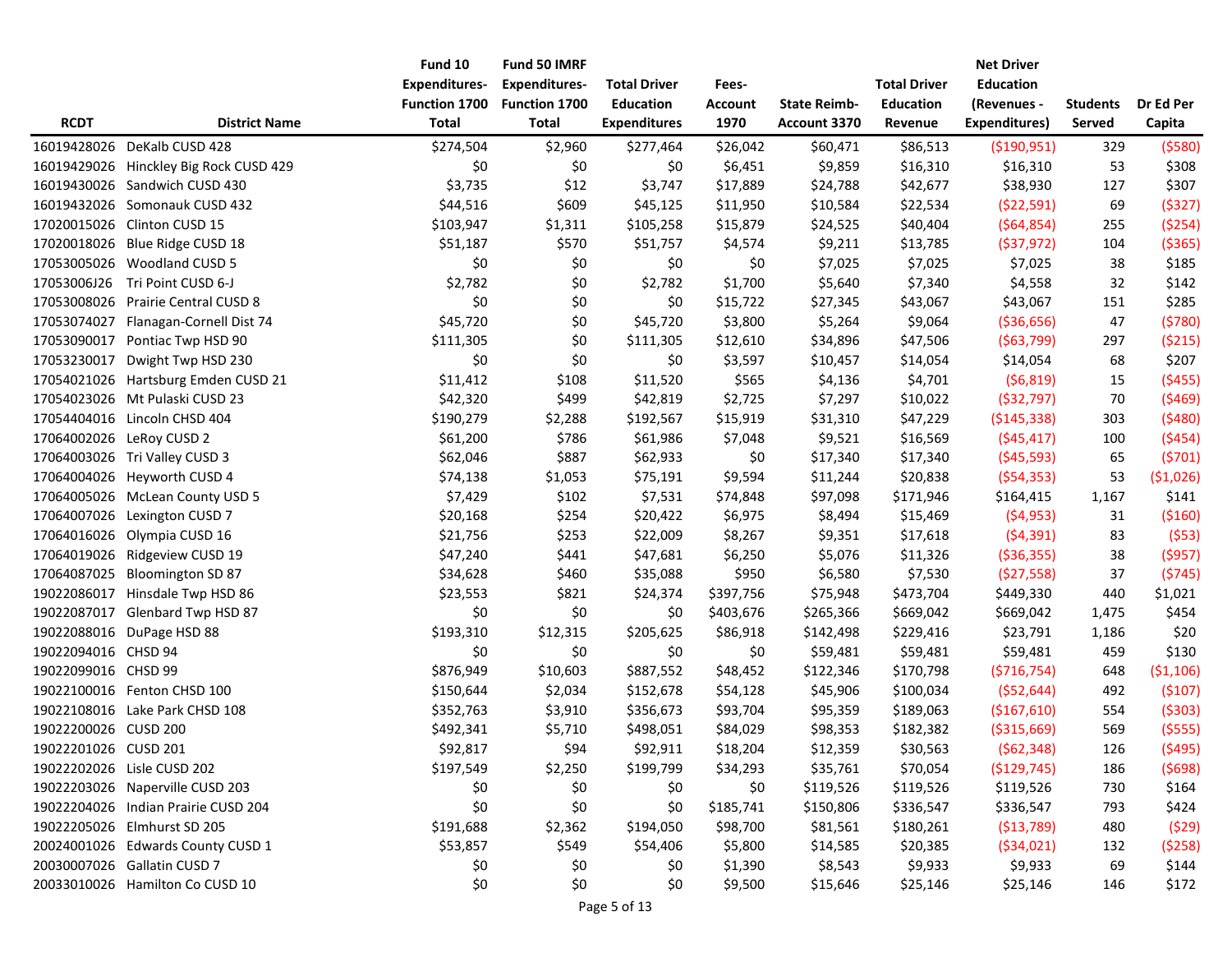|                         |                                              | Fund 10              | Fund 50 IMRF         |                     |                |                     |                     | <b>Net Driver</b>    |                 |            |
|-------------------------|----------------------------------------------|----------------------|----------------------|---------------------|----------------|---------------------|---------------------|----------------------|-----------------|------------|
|                         |                                              | <b>Expenditures-</b> | <b>Expenditures-</b> | <b>Total Driver</b> | Fees-          |                     | <b>Total Driver</b> | <b>Education</b>     |                 |            |
|                         |                                              | Function 1700        | Function 1700        | <b>Education</b>    | <b>Account</b> | <b>State Reimb-</b> | <b>Education</b>    | (Revenues -          | <b>Students</b> | Dr Ed Per  |
| <b>RCDT</b>             | <b>District Name</b>                         | <b>Total</b>         | <b>Total</b>         | <b>Expenditures</b> | 1970           | Account 3370        | Revenue             | <b>Expenditures)</b> | Served          | Capita     |
|                         | 20035001026 Hardin County CUSD 1             | \$21,656             | \$297                | \$21,953            | \$320          | \$7,571             | \$7,891             | ( \$14,062)          | 87              | (5162)     |
|                         | 20076001026 Pope Co CUD 1                    | \$26,434             | \$0                  | \$26,434            | \$1,694        | \$7,646             | \$9,340             | ( \$17,094)          | 46              | (5372)     |
|                         | 20083001026 Galatia CUSD 1                   | \$18,156             | \$222                | \$18,378            | \$1,050        | \$6,397             | \$7,447             | (510, 931)           | 48              | (5228)     |
|                         | 20083002026 Carrier Mills-Stonefort CUSD 2   | \$69,795             | \$737                | \$70,532            | \$800          | \$5,076             | \$5,876             | (564, 656)           | 25              | (52, 586)  |
|                         | 20083003026 Harrisburg CUSD 3                | \$0                  | \$0                  | \$0                 | \$0            | \$28,110            | \$28,110            | \$28,110             | 186             | \$151      |
|                         | 20083004026 Eldorado CUSD 4                  | \$59,734             | \$569                | \$60,303            | \$1,275        | \$16,570            | \$17,845            | (542, 458)           | 118             | ( \$360)   |
|                         | 20093348026 Wabash CUSD 348                  | \$0                  | \$0                  | \$0                 | \$11,023       | \$25,335            | \$36,358            | \$36,358             | 200             | \$182      |
|                         | 20096100026 Wayne City CUSD 100              | \$15,077             | \$164                | \$15,241            | \$0            | \$7,332             | \$7,332             | (57,909)             | 83              | (595)      |
|                         | 20096200026 North Wayne CUSD 200             | \$23,924             | \$0                  | \$23,924            | \$1,200        | \$7,144             | \$8,344             | ( \$15,580)          | 53              | (5294)     |
|                         | 20096225016 Fairfield Comm H S Dist 225      | \$0                  | \$0                  | \$0                 | \$0            | \$16,206            | \$16,206            | \$16,206             | 201             | \$81       |
|                         | 20097001026 Grayville CUSD 1                 | \$6,347              | \$47                 | \$6,394             | \$0            | \$3,900             | \$3,900             | (52, 494)            | 31              | ( \$80)    |
|                         | 20097003026 Norris City-Omaha-Enfield CUSD 3 | \$22,664             | \$0                  | \$22,664            | \$850          | \$10,527            | \$11,377            | (511, 287)           | 80              | (5141)     |
|                         | 20097005026 Carmi-White County CUSD 5        | \$84,261             | \$1,067              | \$85,328            | \$5,149        | \$18,130            | \$23,279            | (562,049)            | 146             | (5425)     |
|                         | 21028099026 Christopher USD 99               | \$0                  | \$0                  | \$0                 | \$0            | \$10,152            | \$10,152            | \$10,152             | 54              | \$188      |
|                         | 21028103013 Benton Cons HSD 103              | \$111,135            | \$0                  | \$111,135           | \$7,732        | \$21,072            | \$28,804            | (582, 331)           | 249             | ( \$331)   |
|                         | 21028168026 Frankfort CUSD 168               | \$260,695            | \$1,650              | \$262,345           | \$7,335        | \$29,471            | \$36,806            | ( \$225, 539)        | 167             | (51, 351)  |
|                         | 21028174026 Thompsonville CUSD 174           | \$18,127             | \$187                | \$18,314            | \$1,700        | \$6,322             | \$8,022             | (510, 292)           | 43              | (5239)     |
|                         | 21028188026 Zeigler-Royalton CUSD 188        | \$44,358             | \$517                | \$44,875            | \$0            | \$9,364             | \$9,364             | ( \$35,511)          | 45              | (5789)     |
|                         | 21028196026 Sesser-Valier CUSD 196           | \$57,614             | \$592                | \$58,206            | \$835          | \$8,464             | \$9,299             | (548, 907)           | 94              | (5520)     |
|                         | 21044001026 Goreville CUD 1                  | \$54,254             | \$724                | \$54,978            | \$0            | \$9,644             | \$9,644             | (545, 334)           | 73              | (5621)     |
|                         | 21044133017 Vienna HSD 133                   | \$63,092             | \$719                | \$63,811            | \$4,534        | \$15,515            | \$20,049            | (543, 762)           | 181             | (5242)     |
| 21061001026 Massac UD 1 |                                              | \$0                  | \$0                  | \$0                 | \$0            | \$25,573            | \$25,573            | \$25,573             | 215             | \$119      |
|                         | 21061038026 Joppa-Maple Grove UD 38          | \$13,636             | \$192                | \$13,828            | \$0            | \$3,655             | \$3,655             | ( \$10, 173)         | 16              | (5636)     |
|                         | 21100001026 Johnston City CUSD 1             | \$61,802             | \$650                | \$62,452            | \$13,600       | \$15,109            | \$28,709            | ( \$33, 743)         | 77              | (5438)     |
|                         | 21100002026 Marion CUSD 2                    | \$0                  | \$0                  | \$0                 | \$11,099       | \$51,754            | \$62,853            | \$62,853             | 265             | \$237      |
|                         | 21100003026 Crab Orchard CUSD 3              | \$25,831             | \$0                  | \$25,831            | \$1,600        | \$7,708             | \$9,308             | ( \$16, 523)         | 36              | (5459)     |
|                         | 21100004026 Herrin CUSD 4                    | \$0                  | \$0                  | \$0                 | \$23,580       | \$36,811            | \$60,391            | \$60,391             | 200             | \$302      |
|                         | 21100005026 Carterville CUSD 5               | \$29,759             | \$269                | \$30,028            | \$0            | \$27,057            | \$27,057            | (52, 971)            | 242             | (512)      |
|                         | 24032001026 Coal City CUSD 1                 | \$0                  | \$0                  | \$0                 | \$0            | \$29,173            | \$29,173            | \$29,173             | 142             | \$205      |
|                         | 24032073017 Gardner S Wilmington Twp HSD 73  | \$69,967             | \$831                | \$70,798            | \$4,553        | \$9,142             | \$13,695            | (557, 103)           | 56              | ( \$1,020) |
|                         | 24032101016 Morris CHSD 101                  | \$0                  | \$0                  | \$0                 | \$9,235        | \$44,108            | \$53,343            | \$53,343             | 311             | \$172      |
|                         | 24032111016 Minooka CHSD 111                 | \$626,022            | \$6,273              | \$632,295           | \$74,620       | \$94,747            | \$169,367           | (\$462,928)          | 517             | ( \$895)   |
|                         | 24047018016 Newark CHSD 18                   | \$20,720             | \$266                | \$20,986            | \$3,050        | \$7,301             | \$10,351            | ( \$10,635)          | 37              | (5287)     |
|                         | 24047088026 Plano CUSD 88                    | \$84,145             | \$1,107              | \$85,252            | \$18,760       | \$24,933            | \$43,693            | (541, 559)           | 127             | (\$327)    |
|                         | 24047115026 Yorkville CUSD 115               | \$12,259             | \$0                  | \$12,259            | \$0            | \$39,631            | \$39,631            | \$27,372             | 194             | \$141      |
|                         | 24047308026 Oswego CUSD 308                  | \$768,482            | \$8,682              | \$777,164           | \$178,934      | \$183,337           | \$362,271           | (5414,893)           | 1,163           | ( \$357)   |
|                         | 26029001026 Astoria CUSD 1                   | \$173                | \$0                  | \$173               | \$1,480        | \$3,681             | \$5,161             | \$4,988              | 45              | \$111      |
| 26029002026 VITCUSD 2   |                                              | \$0                  | \$0                  | \$0                 | \$0            | \$5,299             | \$5,299             | \$5,299              | 43              | \$123      |
|                         | 26029003026 CUSD 3 Fulton County             | \$14,647             | \$0                  | \$14,647            | \$0            | \$6,274             | \$6,274             | ( \$8,373)           | 68              | (5123)     |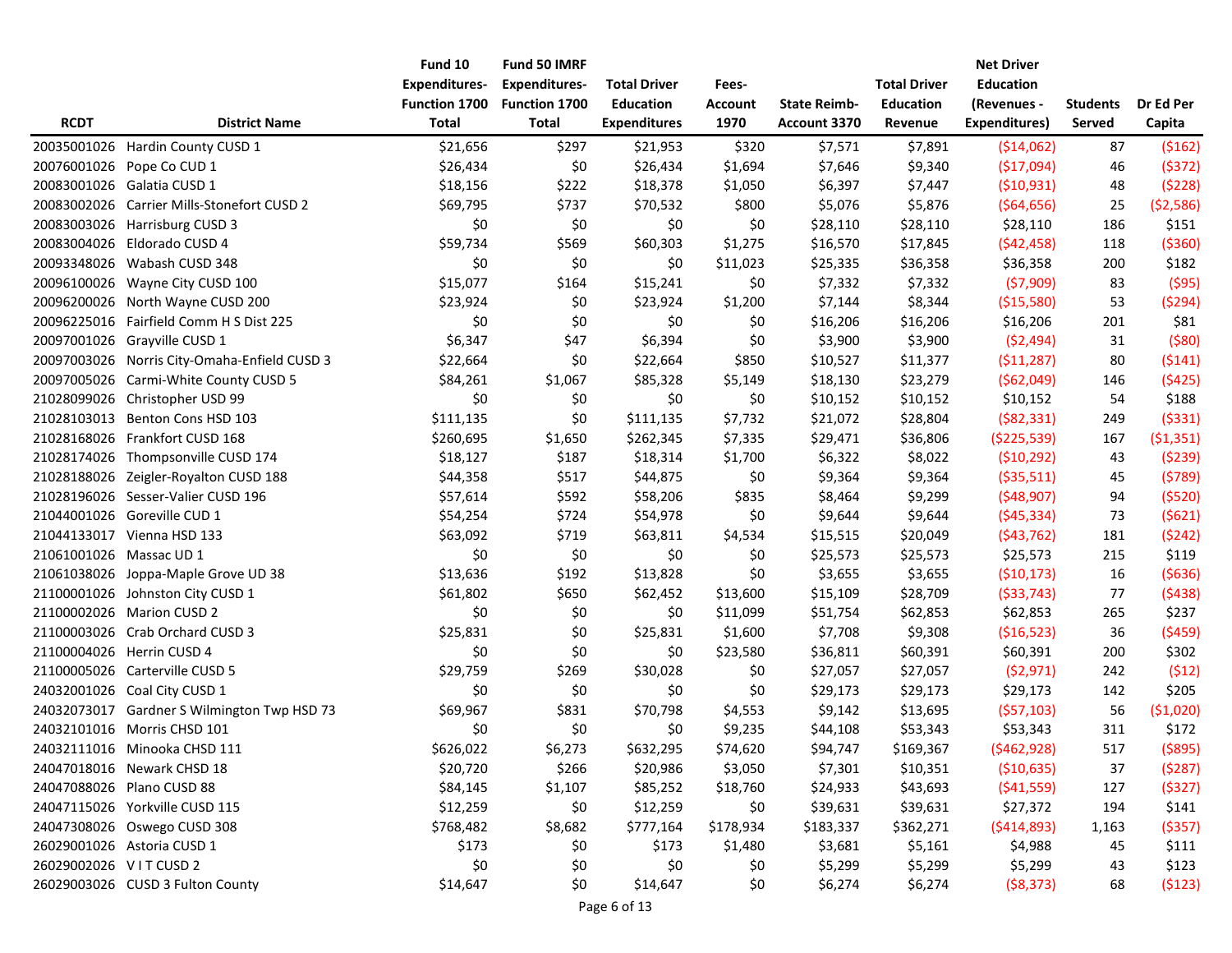|                          |                                            | Fund 10<br><b>Expenditures-</b> | Fund 50 IMRF<br><b>Expenditures-</b> | <b>Total Driver</b> | Fees-          |                     | <b>Total Driver</b> | <b>Net Driver</b><br><b>Education</b> |          |            |
|--------------------------|--------------------------------------------|---------------------------------|--------------------------------------|---------------------|----------------|---------------------|---------------------|---------------------------------------|----------|------------|
|                          |                                            | Function 1700                   | <b>Function 1700</b>                 | <b>Education</b>    | <b>Account</b> | <b>State Reimb-</b> | <b>Education</b>    | (Revenues -                           | Students | Dr Ed Per  |
| <b>RCDT</b>              | <b>District Name</b>                       | <b>Total</b>                    | <b>Total</b>                         | <b>Expenditures</b> | 1970           | Account 3370        | Revenue             | <b>Expenditures)</b>                  | Served   | Capita     |
|                          | 26029004026 Spoon River Valley CUSD 4      | \$12,215                        | \$135                                | \$12,350            | \$772          | \$4,700             | \$5,472             | (56, 878)                             | 34       | (5202)     |
|                          | 26029066025 Canton Union SD 66             | \$66,336                        | \$831                                | \$67,167            | \$11,620       | \$28,826            | \$40,446            | (526, 721)                            | 357      | (575)      |
|                          | 26029097026 Lewistown CUSD 97              | \$13,736                        | \$158                                | \$13,894            | \$6,355        | \$9,955             | \$16,310            | \$2,416                               | 83       | \$29       |
|                          | 26034307016 Illini West H S Dist 307       | \$65,264                        | \$661                                | \$65,925            | \$5,900        | \$16,997            | \$22,897            | (543,028)                             | 125      | (5344)     |
|                          | 26034316026 Warsaw CUSD 316                | \$66,353                        | \$737                                | \$67,090            | \$6,750        | \$10,151            | \$16,901            | (550, 189)                            | 102      | (5492)     |
|                          | 26034328024 Hamilton CCSD 328              | \$38,984                        | \$453                                | \$39,437            | \$500          | \$9,421             | \$9,921             | (529,516)                             | 61       | (5484)     |
|                          | 26034337026 Southeastern CUSD 337          | \$17,948                        | \$227                                | \$18,175            | \$1,035        | \$6,527             | \$7,562             | ( \$10,613)                           | 87       | (5122)     |
|                          | 26062103026 West Prairie CUSD 103          | \$11,694                        | \$101                                | \$11,795            | \$1,470        | \$9,622             | \$11,092            | (5703)                                | 40       | (518)      |
|                          | 26062170026 Bushnell Prairie City CUSD 170 | \$16,340                        | \$204                                | \$16,544            | \$11,100       | \$10,676            | \$21,776            | \$5,232                               | 108      | \$48       |
|                          | 26062185026 Macomb CUSD 185                | \$123,270                       | \$1,179                              | \$124,449           | \$12,365       | \$27,192            | \$39,557            | ( \$84, 892)                          | 264      | (5322)     |
|                          | 26085005026 Schuyler-Industry CUSD 5       | \$30,308                        | \$457                                | \$30,765            | \$0            | \$20,308            | \$20,308            | ( \$10,457)                           | 168      | (562)      |
|                          | 28006103022 DePue USD 103                  | \$10,938                        | \$159                                | \$11,097            | \$0            | \$6,016             | \$6,016             | (55,081)                              | 23       | (5221)     |
|                          | 28006303026 La Moille CUSD 303             | \$10,681                        | \$121                                | \$10,802            | \$1,447        | \$2,710             | \$4,157             | (56, 645)                             | 33       | (5201)     |
|                          | 28006340026 Bureau Valley CUSD 340         | \$62,601                        | \$984                                | \$63,585            | \$6,744        | \$11,948            | \$18,692            | (544,893)                             | 83       | (5541)     |
|                          | 28006500015 Princeton HSD 500              | \$179,382                       | \$1,910                              | \$181,292           | \$4,461        | \$25,239            | \$29,700            | ( \$151, 592)                         | 139      | ( \$1,091) |
| 28006502017 Hall HSD 502 |                                            | \$96,083                        | \$988                                | \$97,071            | \$27,571       | \$28,233            | \$55,804            | (541, 267)                            | 134      | (5308)     |
|                          | 28006505016 Ohio CHSD 505                  | \$4,978                         | \$67                                 | \$5,045             | \$1,250        | \$1,880             | \$3,130             | (51, 915)                             | 15       | (5128)     |
|                          | 28037223026 Orion CUSD 223                 | \$41,215                        | \$213                                | \$41,428            | \$5,000        | \$16,207            | \$21,207            | (520, 221)                            | 154      | (5131)     |
|                          | 28037224026 Galva CUSD 224                 | \$25,276                        | \$257                                | \$25,533            | \$4,045        | \$7,520             | \$11,565            | ( \$13,968)                           | 46       | ( \$304)   |
|                          | 28037225026 AlWood CUSD 225                | \$27,940                        | \$304                                | \$28,244            | \$2,175        | \$4,901             | \$7,076             | ( \$21,168)                           | 40       | (5529)     |
|                          | 28037226026 Annawan CUSD 226               | \$14,569                        | \$0                                  | \$14,569            | \$1,950        | \$6,698             | \$8,648             | (55, 921)                             | 25       | (5237)     |
|                          | 28037227026 Cambridge CUSD 227             | \$15,724                        | \$0                                  | \$15,724            | \$1,900        | \$5,111             | \$7,011             | (58, 713)                             | 43       | (5203)     |
|                          | 28037228026 Geneseo CUSD 228               | \$144,123                       | \$1,702                              | \$145,825           | \$19,567       | \$37,033            | \$56,600            | $($ \$89,225)                         | 392      | (5228)     |
|                          | 28037229026 Kewanee CUSD 229               | \$126,186                       | \$1,341                              | \$127,527           | \$0            | \$17,394            | \$17,394            | ( \$110, 133)                         | 250      | (5441)     |
|                          | 28037230026 Wethersfield CUSD 230          | \$31,476                        | \$409                                | \$31,885            | \$3,000        | \$8,954             | \$11,954            | (519, 931)                            | 38       | (5525)     |
|                          | 28088100026 Stark County CUSD 100          | \$25,964                        | \$177                                | \$26,141            | \$3,250        | \$16,849            | \$20,099            | (56,042)                              | 109      | $($ \$55)  |
| 30002001022 Cairo USD 1  |                                            | \$0                             | \$0                                  | \$0                 | \$0            | \$3,760             | \$3,760             | \$3,760                               | 18       | \$209      |
|                          | 30002005026 Egyptian CUSD 5                | \$0                             | \$0                                  | \$0                 | \$0            | \$5,452             | \$5,452             | \$5,452                               | 29       | \$188      |
|                          | 30039165016 Carbondale CHSD 165            | \$2,905                         | \$0                                  | \$2,905             | \$2,485        | \$43,670            | \$46,155            | \$43,250                              | 229      | \$189      |
|                          | 30039176026 Trico CUSD 176                 | \$0                             | \$0                                  | \$0                 | \$3,475        | \$16,382            | \$19,857            | \$19,857                              | 94       | \$211      |
|                          | 30039186026 Murphysboro CUSD 186           | \$0                             | \$0                                  | \$0                 | \$5,420        | \$21,862            | \$27,282            | \$27,282                              | 248      | \$110      |
|                          | 30039196026 Elverado CUSD 196              | \$28,066                        | \$257                                | \$28,323            | \$0            | \$6,991             | \$6,991             | (521, 332)                            | 40       | (5533)     |
|                          | 30073101016 Pinckneyville CHSD 101         | \$28,416                        | \$284                                | \$28,700            | \$5,261        | \$19,817            | \$25,078            | (53, 622)                             | 208      | (517)      |
|                          | 30073300026 Duquoin CUSD 300               | \$96,919                        | \$1,086                              | \$98,005            | \$6,300        | \$20,062            | \$26,362            | (571, 643)                            | 142      | (5505)     |
|                          | 30077100026 Century CUSD 100               | \$12,795                        | \$29                                 | \$12,824            | \$0            | \$6,588             | \$6,588             | (56, 236)                             | 56       | (5111)     |
|                          | 30077101026 Meridian CUSD 101              | \$0                             | \$0                                  | \$0                 | \$0            | \$9,364             | \$9,364             | \$9,364                               | 49       | \$191      |
|                          | 30091017022 Cobden SUD 17                  | \$26,298                        | \$294                                | \$26,592            | \$0            | \$6,851             | \$6,851             | (519, 741)                            | 44       | (5449)     |
|                          | 30091066022 Dongola USD 66                 | \$0                             | \$0                                  | \$0                 | \$0            | \$2,986             | \$2,986             | \$2,986                               | 22       | \$136      |
|                          | 30091081016 Anna Jonesboro CHSD 81         | \$55,322                        | \$751                                | \$56,073            | \$7,800        | \$22,384            | \$30,184            | (525,889)                             | 236      | (5110)     |
|                          |                                            |                                 |                                      |                     |                |                     |                     |                                       |          |            |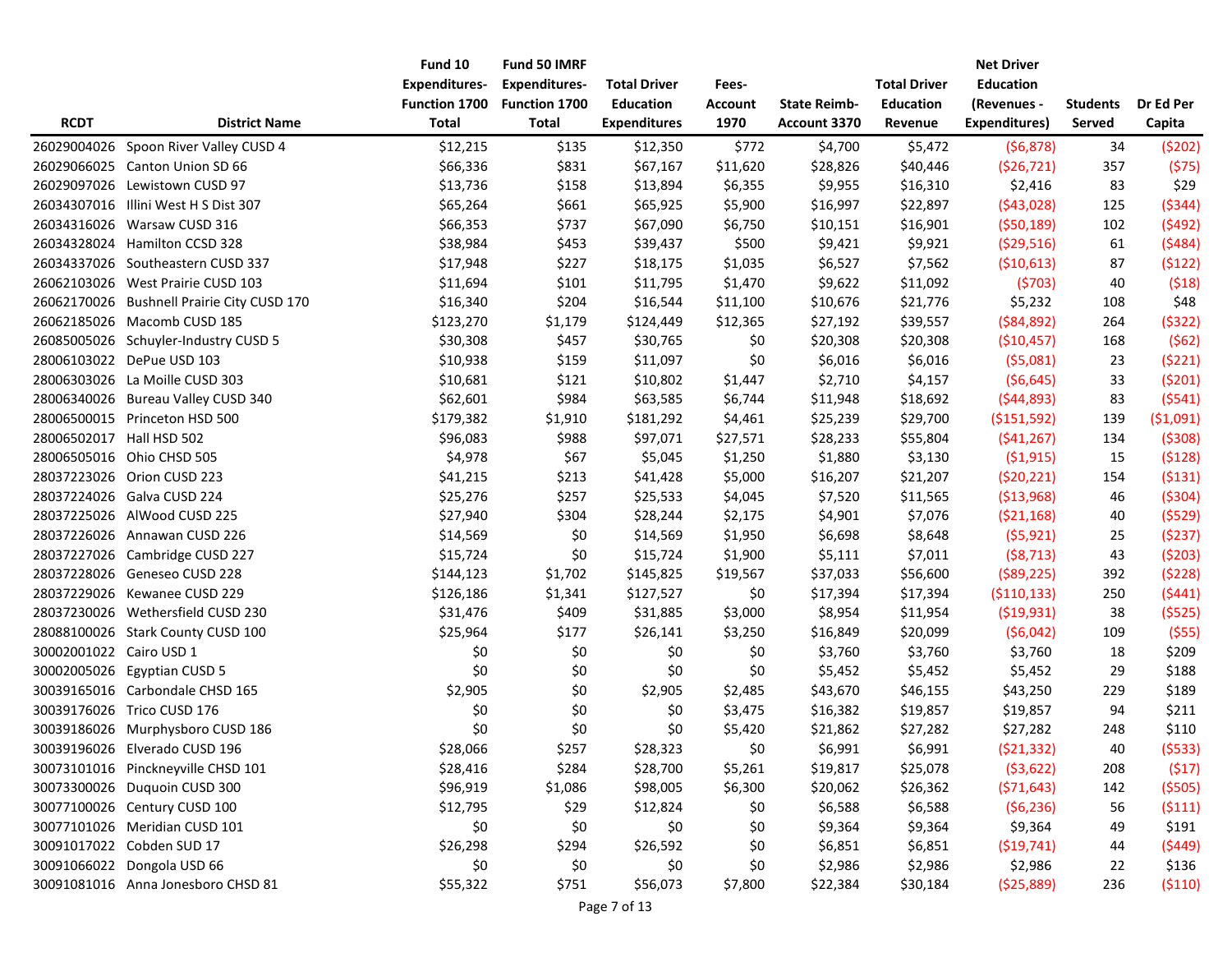|                         |                                               | Fund 10              | Fund 50 IMRF         |                     |                |                     |                     | <b>Net Driver</b>    |                 |            |
|-------------------------|-----------------------------------------------|----------------------|----------------------|---------------------|----------------|---------------------|---------------------|----------------------|-----------------|------------|
|                         |                                               | <b>Expenditures-</b> | <b>Expenditures-</b> | <b>Total Driver</b> | Fees-          |                     | <b>Total Driver</b> | <b>Education</b>     |                 |            |
|                         |                                               | Function 1700        | Function 1700        | <b>Education</b>    | <b>Account</b> | <b>State Reimb-</b> | <b>Education</b>    | (Revenues -          | <b>Students</b> | Dr Ed Per  |
| <b>RCDT</b>             | <b>District Name</b>                          | <b>Total</b>         | <b>Total</b>         | <b>Expenditures</b> | 1970           | Account 3370        | Revenue             | <b>Expenditures)</b> | Served          | Capita     |
|                         | 30091084026 Shawnee CUSD 84                   | \$40,871             | \$548                | \$41,419            | \$180          | \$5,828             | \$6,008             | ( \$35,411)          | 36              | (5984)     |
| 31045046022 SD U-46     |                                               | \$562,544            | \$4,888              | \$567,432           | \$79,801       | \$193,760           | \$273,561           | (5293, 871)          | 1,098           | (5268)     |
|                         | 31045101022 Batavia USD 101                   | \$185,815            | \$2,119              | \$187,934           | \$29,619       | \$40,291            | \$69,910            | ( \$118,024)         | 194             | (5608)     |
|                         | 31045129022 Aurora West USD 129               | \$365,266            | \$3,944              | \$369,210           | \$0            | \$105,424           | \$105,424           | ( \$263, 786)        | 602             | (5438)     |
|                         | 31045131022 Aurora East USD 131               | \$655,336            | \$3,748              | \$659,084           | \$0            | \$119,056           | \$119,056           | (5540, 028)          | 998             | (5541)     |
| 31045300026 CUSD 300    |                                               | \$383,357            | \$3,648              | \$387,005           | \$0            | \$130,732           | \$130,732           | ( \$256, 273)        | 810             | ( \$316)   |
|                         | 31045301026 Central CUSD 301                  | \$93,627             | \$438                | \$94,065            | \$57,376       | \$43,442            | \$100,818           | \$6,753              | 331             | \$20       |
|                         | 31045302026 Kaneland CUSD 302                 | \$247,452            | \$2,740              | \$250,192           | \$41,062       | \$42,547            | \$83,609            | ( \$166, 583)        | 297             | (5561)     |
|                         | 31045303026 St Charles CUSD 303               | \$326,599            | \$3,131              | \$329,730           | \$0            | \$144,717           | \$144,717           | ( \$185,013)         | 812             | (5228)     |
|                         | 31045304026 Geneva CUSD 304                   | \$0                  | \$0                  | \$0                 | \$0            | \$13,242            | \$13,242            | \$13,242             | 64              | \$207      |
|                         | 32038003026 Donovan CUSD 3                    | \$13,095             | \$126                | \$13,221            | \$2,562        | \$3,217             | \$5,779             | (57, 442)            | 30              | (5248)     |
|                         | 32038004026 Central CUSD 4                    | \$44,831             | \$412                | \$45,243            | \$6,747        | \$16,901            | \$23,648            | ( \$21,595)          | 162             | ( \$133)   |
|                         | 32038006026 Cissna Park CUSD 6                | \$3,453              | \$0                  | \$3,453             | \$0            | \$4,276             | \$4,276             | \$823                | 40              | \$21       |
|                         | 32038009026 Iroquois County CUSD 9            | \$69,545             | \$860                | \$70,405            | \$2,600        | \$16,543            | \$19,143            | (551, 262)           | 68              | (5754)     |
|                         | 32038010026 Iroquois West CUSD 10             | \$85,840             | \$1,018              | \$86,858            | \$4,400        | \$13,058            | \$17,458            | (569,400)            | 122             | ( \$569)   |
|                         | 32038124026 Milford Area PSD 124              | \$20,045             | \$168                | \$20,213            | \$0            | \$8,687             | \$8,687             | ( \$11,526)          | 89              | ( \$130)   |
|                         | 32046001026 Momence CUSD 1                    | \$3,392              | \$49                 | \$3,441             | \$12,322       | \$15,289            | \$27,611            | \$24,170             | 71              | \$340      |
|                         | 32046002026 Herscher CUSD 2                   | \$35,287             | \$363                | \$35,650            | \$12,206       | \$26,498            | \$38,704            | \$3,054              | 228             | \$13       |
|                         | 32046005026 Manteno CUSD 5                    | \$79,131             | \$925                | \$80,056            | \$20,874       | \$20,797            | \$41,671            | ( \$38, 385)         | 146             | (5263)     |
|                         | 32046006026 Grant Park CUSD 6                 | \$32,966             | \$426                | \$33,392            | \$7,720        | \$4,888             | \$12,608            | (520, 784)           | 38              | (5547)     |
|                         | 32046111025 Kankakee SD 111                   | \$241,310            | \$2,466              | \$243,776           | \$10,280       | \$51,233            | \$61,513            | (5182, 263)          | 358             | (5509)     |
|                         | 32046302016 St Anne CHSD 302                  | \$20,517             | \$256                | \$20,773            | \$5,130        | \$7,367             | \$12,497            | ( \$8, 276)          | 50              | ( \$166)   |
|                         | 32046307016 Bradley Bourbonnais CHSD 307      | \$222,711            | \$0                  | \$222,711           | \$62,112       | \$75,907            | \$138,019           | ( \$84, 692)         | 558             | ( \$152)   |
|                         | 33036235026 West Central CUSD 235             | \$20,075             | \$251                | \$20,326            | \$10,475       | \$13,299            | \$23,774            | \$3,448              | 114             | \$30       |
|                         | 33048202026 Knoxville CUSD 202                | \$43,671             | \$0                  | \$43,671            | \$4,725        | \$17,408            | \$22,133            | (521, 538)           | 100             | ( \$215)   |
|                         | 33048205026 Galesburg CUSD 205                | \$11,271             | \$0                  | \$11,271            | \$20,000       | \$43,557            | \$63,557            | \$52,286             | 279             | \$187      |
|                         | 33048208026 ROWVACUSD 208                     | \$55,310             | \$696                | \$56,006            | \$2,598        | \$9,120             | \$11,718            | (544, 288)           | 75              | (5591)     |
|                         | 33048210026 Williamsfield CUSD 210            | \$31,213             | \$376                | \$31,589            | \$0            | \$2,256             | \$2,256             | (529, 333)           | 32              | (5917)     |
|                         | 33048276026 Abingdon-Avon CUSD 276            | \$21,147             | \$239                | \$21,386            | \$4,767        | \$13,347            | \$18,114            | (53, 272)            | 68              | (548)      |
|                         | 33066404026 Mercer County School District 404 | \$92,485             | \$976                | \$93,461            | \$7,400        | \$17,225            | \$24,625            | (568, 836)           | 103             | (5668)     |
|                         | 33094238026 Monmouth-Roseville CUSD 238       | \$62,494             | \$550                | \$63,044            | \$2,735        | \$34,263            | \$36,998            | ( \$26,046)          | 200             | ( \$130)   |
|                         | 33094304026 United CUSD 304                   | \$61,310             | \$830                | \$62,140            | \$3,421        | \$16,355            | \$19,776            | (542, 364)           | 68              | (5623)     |
|                         | 34049060026 Waukegan CUSD 60                  | \$208,517            | \$2,465              | \$210,982           | \$0            | \$74,068            | \$74,068            | ( \$136, 914)        | 375             | ( \$365)   |
|                         | 34049095026 Lake Zurich CUSD 95               | \$335,122            | \$4,049              | \$339,171           | \$47,465       | \$33,432            | \$80,897            | ( \$258, 274)        | 258             | ( \$1,001) |
| 34049113017 Twp HSD 113 |                                               | \$460,858            | \$0                  | \$460,858           | \$0            | \$50,115            | \$50,115            | ( \$410, 743)        | 407             | ( \$1,009) |
|                         | 34049115016 Lake Forest CHSD 115              | \$0                  | \$0                  | \$0                 | \$0            | \$32,487            | \$32,487            | \$32,487             | 209             | \$155      |
|                         | 34049116026 Round Lake CUSD 116               | \$191,896            | \$461                | \$192,357           | \$31,050       | \$45,618            | \$76,668            | ( \$115,689)         | 656             | (5176)     |
| 34049117016 CHSD 117    |                                               | \$339,574            | \$4,872              | \$344,446           | \$59,858       | \$70,531            | \$130,389           | ( \$214,057)         | 287             | (5746)     |
|                         | 34049118026 Wauconda CUSD 118                 | \$0                  | \$0                  | \$0                 | \$0            | \$29,236            | \$29,236            | \$29,236             | 176             | \$166      |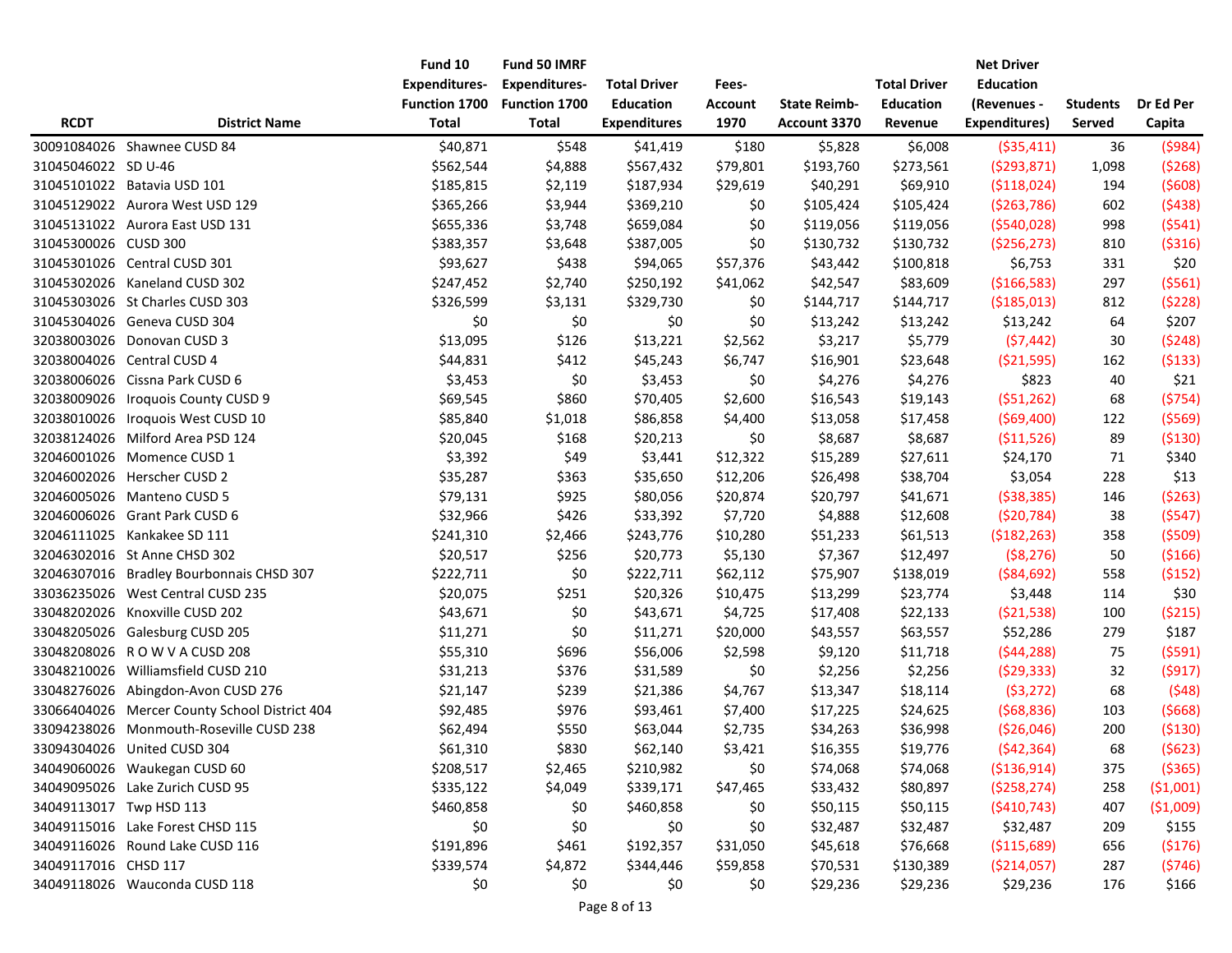|                      |                                        | Fund 10              | Fund 50 IMRF         |                     |                |                     |                     | <b>Net Driver</b>    |                 |            |
|----------------------|----------------------------------------|----------------------|----------------------|---------------------|----------------|---------------------|---------------------|----------------------|-----------------|------------|
|                      |                                        | <b>Expenditures-</b> | <b>Expenditures-</b> | <b>Total Driver</b> | Fees-          |                     | <b>Total Driver</b> | <b>Education</b>     |                 |            |
|                      |                                        | Function 1700        | <b>Function 1700</b> | <b>Education</b>    | <b>Account</b> | <b>State Reimb-</b> | <b>Education</b>    | (Revenues -          | <b>Students</b> | Dr Ed Per  |
| <b>RCDT</b>          | <b>District Name</b>                   | <b>Total</b>         | <b>Total</b>         | <b>Expenditures</b> | 1970           | Account 3370        | Revenue             | <b>Expenditures)</b> | Served          | Capita     |
|                      | 34049120013 Mundelein Cons HSD 120     | ( \$375)             | \$0                  | ( \$375)            | \$0            | \$48,182            | \$48,182            | \$48,557             | 276             | \$176      |
|                      | 34049121017 Warren Twp HSD 121         | \$85,870             | \$4,797              | \$90,667            | \$8,915        | \$25,414            | \$34,329            | (556, 338)           | 145             | (5389)     |
|                      | 34049124016 Grant CHSD 124             | \$180,512            | \$2,184              | \$182,696           | \$0            | \$53,237            | \$53,237            | ( \$129, 459)        | 330             | (5392)     |
|                      | 34049125013 Adlai E Stevenson HSD 125  | \$352,532            | \$4,341              | \$356,873           | \$73,470       | \$63,715            | \$137,185           | ( \$219,688)         | 350             | (5628)     |
|                      | 34049126017 Zion-Benton Twp HSD 126    | \$572,786            | \$7,693              | \$580,479           | \$63,197       | \$93,686            | \$156,883           | (\$423,596)          | 575             | (5737)     |
|                      | 34049127016 Grayslake CHSD 127         | \$0                  | \$0                  | \$0                 | \$42,478       | \$33,638            | \$76,116            | \$76,116             | 356             | \$214      |
| 34049128016 CHSD 128 |                                        | \$0                  | \$0                  | \$0                 | \$0            | \$98,638            | \$98,638            | \$98,638             | 508             | \$194      |
|                      | 34049187026 North Chicago SD 187       | \$0                  | \$0                  | \$0                 | \$6,050        | \$13,878            | \$19,928            | \$19,928             | 134             | \$149      |
| 34049220026          | <b>Barrington CUSD 220</b>             | \$0                  | \$0                  | \$0                 | \$14,050       | \$24,036            | \$38,086            | \$38,086             | 139             | \$274      |
| 35050001026          | Leland CUSD 1                          | \$6,532              | \$0                  | \$6,532             | \$1,504        | \$1,504             | \$3,008             | ( \$3,524)           | 12              | (5294)     |
|                      | 35050002026 Serena CUSD 2              | \$246,463            | \$732                | \$247,195           | \$6,825        | \$9,177             | \$16,002            | (5231, 193)          | 57              | ( \$4,056) |
|                      | 35050009026 Earlville CUSD 9           | \$12,318             | \$103                | \$12,421            | \$750          | \$3,760             | \$4,510             | (57, 911)            | 29              | (5273)     |
|                      | 35050040017 Streator Twp HSD 40        | \$149,062            | \$1,773              | \$150,835           | \$24,400       | \$49,817            | \$74,217            | (576, 618)           | 212             | (5361)     |
|                      | 35050120017 La Salle-Peru Twp HSD 120  | \$228,202            | \$2,661              | \$230,863           | \$25,885       | \$56,349            | \$82,234            | ( \$148, 629)        | 284             | (5523)     |
|                      | 35050140017 Ottawa Twp HSD 140         | \$219,666            | \$2,181              | \$221,847           | \$30,500       | \$40,318            | \$70,818            | ( \$151,029)         | 217             | (5696)     |
|                      | 35050160017 Seneca Twp HSD 160         | \$86,056             | \$955                | \$87,011            | \$4,578        | \$18,095            | \$22,673            | (564, 338)           | 129             | (5499)     |
|                      | 35050280017 Mendota Twp HSD 280        | \$79,348             | \$932                | \$80,280            | \$4,600        | \$23,088            | \$27,688            | (552, 592)           | 137             | (5384)     |
|                      | 35059005026 Henry-Senachwine CUSD 5    | \$60,438             | \$725                | \$61,163            | \$0            | \$8,022             | \$8,022             | (553, 141)           | 59              | (5901)     |
|                      | 35059007026 Midland CUSD 7             | \$2,744              | \$37                 | \$2,781             | \$0            | \$7,979             | \$7,979             | \$5,198              | 67              | \$78       |
|                      | 35078535026 Putnam County CUSD 535     | \$15,028             | \$158                | \$15,186            | \$2,550        | \$11,755            | \$14,305            | (5881)               | 96              | (59)       |
| 39055001026          | Argenta-Oreana CUSD 1                  | \$0                  | \$0                  | \$0                 | \$9,667        | \$13,342            | \$23,009            | \$23,009             | 145             | \$159      |
|                      | 39055002026 Maroa Forsyth CUSD 2       | \$87,667             | \$1,138              | \$88,805            | \$21,800       | \$17,601            | \$39,401            | (549, 404)           | 92              | (5537)     |
|                      | 39055003026 Mt Zion CUSD 3             | \$114,996            | \$1,302              | \$116,298           | \$6,479        | \$36,631            | \$43,110            | (573, 188)           | 277             | (5264)     |
|                      | 39055009026 Sangamon Valley CUSD 9     | \$38,660             | \$501                | \$39,161            | \$1,800        | \$11,065            | \$12,865            | (526, 296)           | 113             | (5233)     |
|                      | 39055011026 Warrensburg-Latham CUSD 11 | \$51,673             | \$703                | \$52,376            | \$10,884       | \$13,199            | \$24,083            | (528, 293)           | 102             | (5277)     |
|                      | 39055015026 Meridian CUSD 15           | \$62,276             | \$669                | \$62,945            | \$10,520       | \$15,608            | \$26,128            | ( \$36, 817)         | 108             | (5341)     |
| 39055061025          | Decatur SD 61                          | \$149,075            | \$2,105              | \$151,180           | \$26,085       | \$90,260            | \$116,345           | ( \$34, 835)         | 898             | (539)      |
|                      | 39074005026 Bement CUSD 5              | \$0                  | \$0                  | \$0                 | \$0            | \$3,795             | \$3,795             | \$3,795              | 33              | \$115      |
|                      | 39074025026 Monticello CUSD 25         | \$44,225             | \$414                | \$44,639            | \$16,475       | \$21,195            | \$37,670            | (56,969)             | 205             | (534)      |
|                      | 39074057026 Deland-Weldon CUSD 57      | \$14,881             | \$14                 | \$14,895            | \$1,805        | \$3,301             | \$5,106             | (59, 789)            | 20              | (5489)     |
|                      | 39074100026 Cerro Gordo CUSD 100       | \$13,585             | \$131                | \$13,716            | \$2,732        | \$9,050             | \$11,782            | ( \$1,934)           | 62              | (531)      |
|                      | 40007040026 Calhoun CUSD 40            | \$20,959             | \$180                | \$21,139            | \$6,475        | \$7,332             | \$13,807            | (57, 332)            | 40              | (5183)     |
|                      | 40007042026 Brussels CUSD 42           | \$13,319             | \$76                 | \$13,395            | \$0            | \$3,196             | \$3,196             | ( \$10, 199)         | 14              | (5729)     |
|                      | 40031001026 Carrollton CUSD 1          | \$17,399             | \$0                  | \$17,399            | \$7,641        | \$11,704            | \$19,345            | \$1,946              | 71              | \$27       |
|                      | 40031003026 North Greene CUSD 3        | \$48,436             | \$553                | \$48,989            | \$2,198        | \$9,972             | \$12,170            | ( \$36, 819)         | 104             | ( \$354)   |
|                      | 40031010026 Greenfield CUSD 10         | \$25,316             | \$297                | \$25,613            | \$1,500        | \$5,688             | \$7,188             | (518, 425)           | 48              | (5384)     |
|                      | 40042100026 Jersey CUSD 100            | \$50,488             | \$469                | \$50,957            | \$18,360       | \$42,775            | \$61,135            | \$10,178             | 340             | \$30       |
|                      | 40056001026 Carlinville CUSD 1         | \$88,275             | \$1,064              | \$89,339            | \$4,650        | \$17,671            | \$22,321            | (567,018)            | 99              | (5677)     |
|                      | 40056002026 Northwestern CUSD 2        | \$33,853             | \$311                | \$34,164            | \$0            | \$6,085             | \$6,085             | (528,079)            | 42              | (5669)     |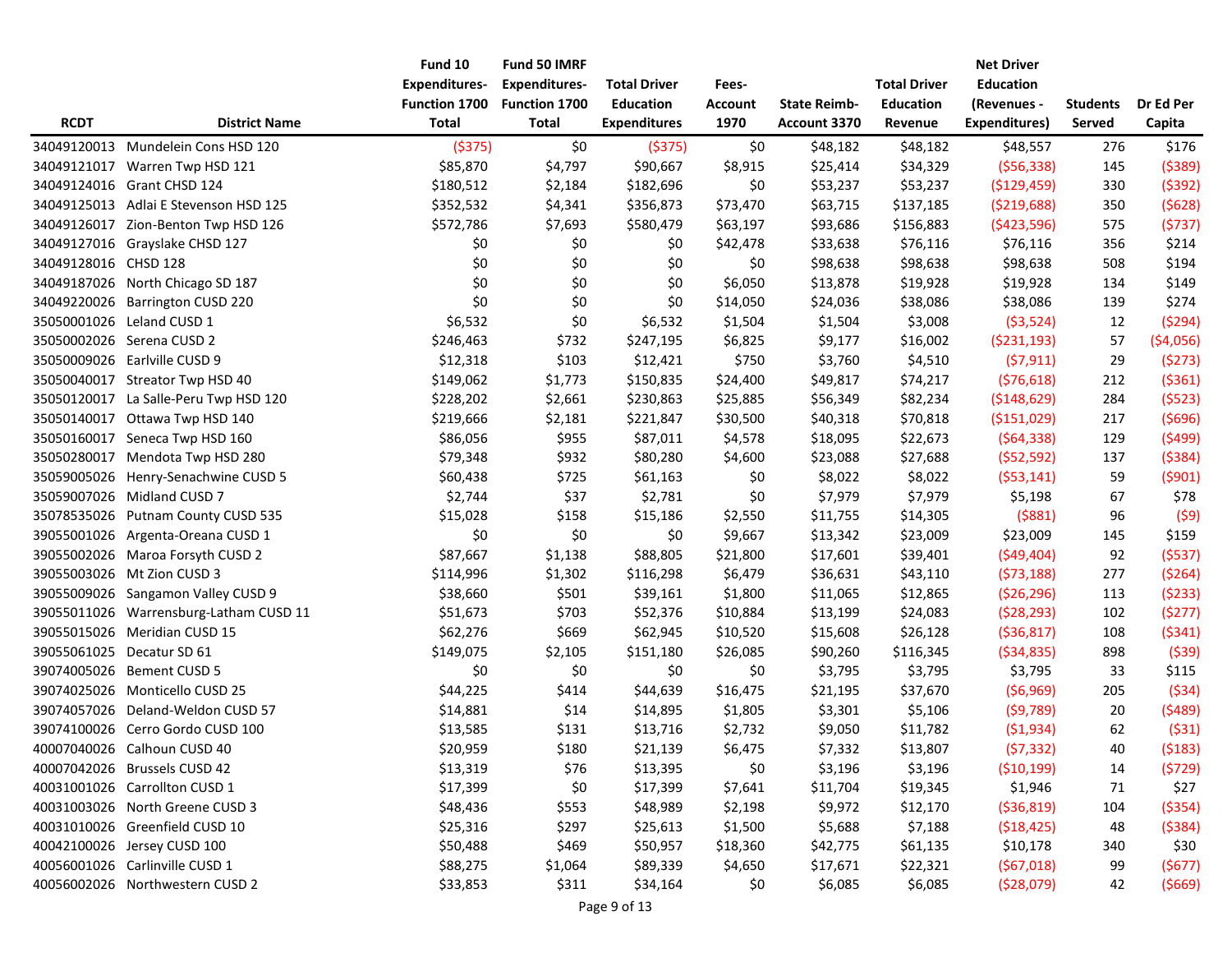|                          |                                             | Fund 10              | Fund 50 IMRF         |                     |                |                     |                     | <b>Net Driver</b>    |                 |           |
|--------------------------|---------------------------------------------|----------------------|----------------------|---------------------|----------------|---------------------|---------------------|----------------------|-----------------|-----------|
|                          |                                             | <b>Expenditures-</b> | <b>Expenditures-</b> | <b>Total Driver</b> | Fees-          |                     | <b>Total Driver</b> | <b>Education</b>     |                 |           |
|                          |                                             | Function 1700        | Function 1700        | <b>Education</b>    | <b>Account</b> | <b>State Reimb-</b> | <b>Education</b>    | (Revenues -          | <b>Students</b> | Dr Ed Per |
| <b>RCDT</b>              | <b>District Name</b>                        | <b>Total</b>         | <b>Total</b>         | <b>Expenditures</b> | 1970           | Account 3370        | Revenue             | <b>Expenditures)</b> | Served          | Capita    |
|                          | 40056005026 Mount Olive CUSD 5              | \$0                  | \$0                  | \$0                 | \$0            | \$6,654             | \$6,654             | \$6,654              | 40              | \$166     |
|                          | 40056006026 Staunton CUSD 6                 | \$0                  | \$0                  | \$0                 | \$0            | \$21,692            | \$21,692            | \$21,692             | 141             | \$154     |
|                          | 40056007026 Gillespie CUSD 7                | \$13,982             | \$165                | \$14,147            | \$4,490        | \$15,879            | \$20,369            | \$6,222              | 91              | \$68      |
|                          | 40056008026 Bunker Hill CUSD 8              | \$0                  | \$0                  | \$0                 | \$0            | \$10,216            | \$10,216            | \$10,216             | 64              | \$160     |
|                          | 40056009026 Southwestern CUSD 9             | \$87,234             | \$1,004              | \$88,238            | \$9,516        | \$19,185            | \$28,701            | (559, 537)           | 220             | (5271)    |
|                          | 40056034026 North Mac CUSD 34               | \$0                  | \$0                  | \$0                 | \$0            | \$18,523            | \$18,523            | \$18,523             | 192             | \$96      |
|                          | 41057001026 Roxana CUSD 1                   | \$56,823             | \$665                | \$57,488            | \$6,951        | \$23,372            | \$30,323            | (527, 165)           | 248             | ( \$110)  |
| 41057002026 Triad CUSD 2 |                                             | \$125,811            | \$1,410              | \$127,221           | \$31,900       | \$55,751            | \$87,651            | ( \$39,570)          | 395             | (5100)    |
|                          | 41057005026 Highland CUSD 5                 | \$74,403             | \$901                | \$75,304            | \$52,675       | \$43,474            | \$96,149            | \$20,845             | 425             | \$49      |
|                          | 41057007026 Edwardsville CUSD 7             | \$246,196            | \$2,700              | \$248,896           | \$107,550      | \$99,004            | \$206,554           | (542, 342)           | 950             | (545)     |
|                          | 41057008026 Bethalto CUSD 8                 | \$30,395             | \$382                | \$30,777            | \$17,889       | \$22,795            | \$40,684            | \$9,907              | 119             | \$83      |
|                          | 41057009026 Granite City CUSD 9             | \$230,618            | \$2,463              | \$233,081           | \$29,097       | \$62,515            | \$91,612            | ( \$141, 469)        | 508             | (5278)    |
|                          | 41057010026 Collinsville CUSD 10            | \$217,096            | \$4,676              | \$221,772           | \$0            | \$68,730            | \$68,730            | ( \$153,042)         | 946             | (5162)    |
|                          | 41057011026 Alton CUSD 11                   | \$131,017            | \$1,712              | \$132,729           | \$66,281       | \$73,368            | \$139,649           | \$6,920              | 780             | \$9       |
|                          | 41057012026 Madison CUSD 12                 | \$1,622              | \$20                 | \$1,642             | \$525          | \$3,860             | \$4,385             | \$2,743              | 51              | \$54      |
|                          | 41057014016 East Alton-Wood River CHSD 14   | \$44,123             | \$756                | \$44,879            | \$0            | \$21,880            | \$21,880            | (522,999)            | 218             | ( \$106)  |
|                          | 44063012026 Johnsburg CUSD 12               | \$131,349            | \$887                | \$132,236           | \$17,538       | \$30,717            | \$48,255            | ( \$83, 981)         | 167             | (5503)    |
|                          | 44063019024 Alden Hebron SD 19              | \$13,230             | \$138                | \$13,368            | \$3,300        | \$3,948             | \$7,248             | (56, 120)            | 21              | (5291)    |
|                          | 44063050026 Harvard CUSD 50                 | \$90,070             | \$1,145              | \$91,215            | \$10,712       | \$30,707            | \$41,419            | (549, 796)           | 188             | ( \$265)  |
|                          | 44063154016 Marengo CHSD 154                | \$106,130            | \$1,380              | \$107,510           | \$6,910        | \$27,422            | \$34,332            | (573, 178)           | 265             | (5276)    |
| 44063155016 CHSD 155     |                                             | \$305,451            | \$2,590              | \$308,041           | \$82,000       | \$168,852           | \$250,852           | (557, 189)           | 1,291           | (544)     |
|                          | 44063156016 McHenry CHSD 156                | \$341,402            | \$4,420              | \$345,822           | \$11,494       | \$79,476            | \$90,970            | ( \$254, 852)        | 425             | (5600)    |
|                          | 44063157016 Richmond-Burton CHSD 157        | \$110,532            | \$1,418              | \$111,950           | \$7,522        | \$32,422            | \$39,944            | (572,006)            | 150             | (5480)    |
|                          | 44063158022 Huntley Comm Sch Dist 158       | \$155,126            | \$1,809              | \$156,935           | \$30,862       | \$82,939            | \$113,801           | (543, 134)           | 358             | (5120)    |
|                          | 44063200026 Woodstock CUSD 200              | \$175,255            | \$2,103              | \$177,358           | \$72,867       | \$71,288            | \$144,155           | ( \$33, 203)         | 556             | (560)     |
|                          | 45067003026 Valmeyer CUSD 3                 | \$31,497             | \$436                | \$31,933            | \$2,175        | \$5,846             | \$8,021             | (523, 912)           | 54              | (5443)    |
|                          | 45067004026 Columbia CUSD 4                 | \$42,292             | \$475                | \$42,767            | \$0            | \$32,911            | \$32,911            | (59,856)             | 254             | (539)     |
|                          | 45067005026 Waterloo CUSD 5                 | \$108,265            | \$1,299              | \$109,564           | \$54,788       | \$53,023            | \$107,811           | (51, 753)            | 476             | (54)      |
|                          | 45079001022 Coulterville USD 1              | \$23,706             | \$104                | \$23,810            | \$2,610        | \$3,008             | \$5,618             | (518, 192)           | 22              | (5827)    |
|                          | 45079132026 Red Bud CUSD 132                | \$79,935             | \$874                | \$80,809            | \$3,250        | \$17,771            | \$21,021            | (559, 788)           | 160             | (5374)    |
|                          | 45079138026 Steeleville CUSD 138            | \$29,854             | \$401                | \$30,255            | \$3,770        | \$8,232             | \$12,002            | (518, 253)           | 51              | ( \$358)  |
|                          | 45079139026 Chester CUSD 139                | \$58,212             | \$567                | \$58,779            | \$0            | \$15,217            | \$15,217            | ( \$43, 562)         | 135             | (5323)    |
|                          | 45079140026 Sparta CUSD 140                 | \$0                  | \$0                  | \$0                 | \$2,100        | \$15,205            | \$17,305            | \$17,305             | 108             | \$160     |
|                          | 47052170022 Dixon USD 170                   | \$0                  | \$0                  | \$0                 | \$16,197       | \$28,174            | \$44,371            | \$44,371             | 230             | \$193     |
|                          | 47052271026 Paw Paw CUSD 271                | \$0                  | \$0                  | \$0                 | \$2,000        | \$1,880             | \$3,880             | \$3,880              | 16              | \$243     |
|                          | 47052272026 Amboy CUSD 272                  | \$0                  | \$0                  | \$0                 | \$0            | \$9,588             | \$9,588             | \$9,588              | 50              | \$192     |
|                          | 47052275026 Ashton-Franklin Center CUSD 275 | \$0                  | \$0                  | \$0                 | \$4,875        | \$8,540             | \$13,415            | \$13,415             | 33              | \$407     |
|                          | 47071212017 Rochelle Twp HSD 212            | \$74,975             | \$922                | \$75,897            | \$8,830        | \$38,974            | \$47,804            | (528,093)            | 343             | $($ \$82) |
|                          | 47071220026 Oregon CUSD 220                 | \$99,153             | \$1,273              | \$100,426           | \$9,760        | \$22,526            | \$32,286            | (568, 140)           | 150             | (5454)    |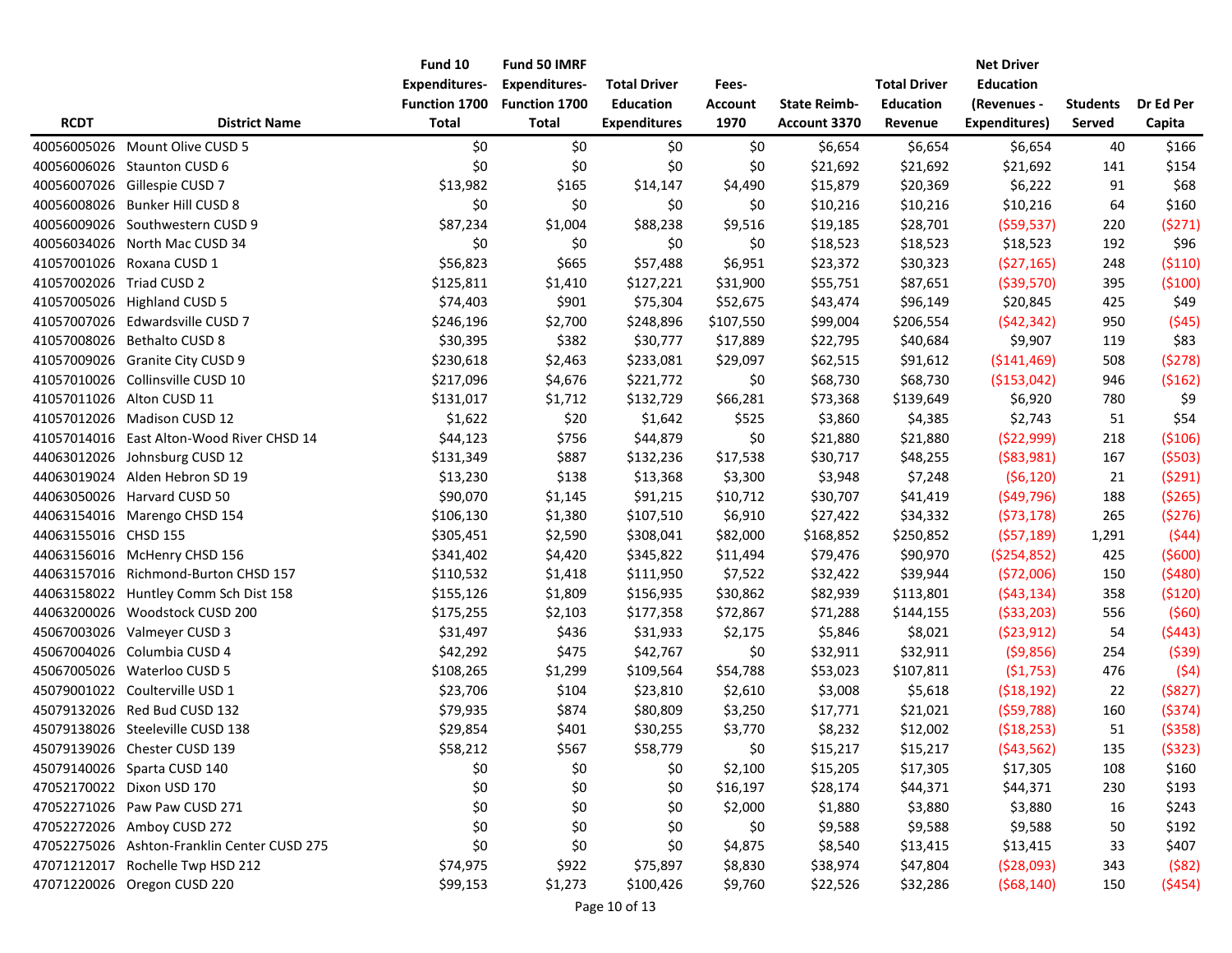|                           |                                               | Fund 10                              | Fund 50 IMRF                         |                     |                        |                                     |                     | <b>Net Driver</b>    |                 |            |
|---------------------------|-----------------------------------------------|--------------------------------------|--------------------------------------|---------------------|------------------------|-------------------------------------|---------------------|----------------------|-----------------|------------|
|                           |                                               | <b>Expenditures-</b>                 | <b>Expenditures-</b>                 | <b>Total Driver</b> | Fees-                  |                                     | <b>Total Driver</b> | Education            |                 |            |
| <b>RCDT</b>               | <b>District Name</b>                          | <b>Function 1700</b><br><b>Total</b> | <b>Function 1700</b><br><b>Total</b> | <b>Education</b>    | <b>Account</b><br>1970 | <b>State Reimb-</b><br>Account 3370 | <b>Education</b>    | (Revenues -          | <b>Students</b> | Dr Ed Per  |
|                           |                                               |                                      |                                      | <b>Expenditures</b> |                        |                                     | Revenue             | <b>Expenditures)</b> | Served          | Capita     |
|                           | 47071221026 Forrestville Valley CUSD 221      | \$0                                  | \$0                                  | \$0                 | \$11,000               | \$5,356                             | \$16,356            | \$16,356             | 44              | \$372      |
|                           | 47071222026 Polo CUSD 222                     | \$0                                  | \$0                                  | \$0                 | \$1,750                | \$10,339                            | \$12,089            | \$12,089             | 32              | \$378      |
|                           | 47071223026 Meridian CUSD 223                 | \$2,919                              | \$23                                 | \$2,942             | \$20,181               | \$17,141                            | \$37,322            | \$34,380             | 187             | \$184      |
| 47098001026 Erie CUSD 1   |                                               | \$63,222                             | \$723                                | \$63,945            | \$1,800                | \$8,057                             | \$9,857             | (554,088)            | 59              | (5917)     |
|                           | 47098002026 River Bend CUSD 2                 | \$39,166                             | \$444                                | \$39,610            | \$8,250                | \$16,600                            | \$24,850            | ( \$14,760)          | 129             | (5114)     |
|                           | 47098003026 Prophetstown-Lyndon-Tampico CUSD3 | \$81,013                             | \$959                                | \$81,972            | \$3,881                | \$16,731                            | \$20,612            | (561,360)            | 71              | ( \$864)   |
|                           | 47098005026 Sterling CUSD 5                   | \$0                                  | \$0                                  | \$0                 | \$18,417               | \$36,623                            | \$55,040            | \$55,040             | 193             | \$285      |
|                           | 47098006026 Morrison CUSD 6                   | \$90,216                             | \$1,136                              | \$91,352            | \$3,440                | \$11,021                            | \$14,461            | (576,891)            | 66              | ( \$1,165) |
|                           | 47098301017 Rock Falls Twp HSD 301            | \$108,859                            | \$1,249                              | \$110,108           | \$15,600               | \$28,003                            | \$43,603            | ( \$66, 505)         | 181             | ( \$367)   |
| 48072150025 Peoria SD 150 |                                               | \$0                                  | \$0                                  | \$0                 | \$27,218               | \$189,347                           | \$216,565           | \$216,565            | 1,533           | \$141      |
|                           | 48072265026 Farmington Central CUSD 265       | \$45,538                             | \$0                                  | \$45,538            | \$5,450                | \$20,233                            | \$25,683            | ( \$19,855)          | 172             | ( \$115)   |
|                           | 48072309026 Brimfield CUSD 309                | \$10,288                             | \$237                                | \$10,525            | \$8,350                | \$9,211                             | \$17,561            | \$7,036              | 72              | \$98       |
|                           | 48072310016 Limestone CHSD 310                | \$235,526                            | \$2,743                              | \$238,269           | \$15,821               | \$39,738                            | \$55,559            | ( \$182, 710)        | 367             | (5498)     |
|                           | 48072321026 Il Valley Central USD 321         | \$65,123                             | \$776                                | \$65,899            | \$15,652               | \$39,313                            | \$54,965            | (510, 934)           | 200             | (555)      |
|                           | 48072322026 Elmwood CUSD 322                  | \$14,187                             | \$197                                | \$14,384            | \$6,730                | \$9,601                             | \$16,331            | \$1,947              | 50              | \$39       |
|                           | 48072323026 Dunlap CUSD 323                   | \$188,693                            | \$2,152                              | \$190,845           | \$17,980               | \$61,573                            | \$79,553            | ( \$111, 292)        | 459             | (5242)     |
|                           | 48072325026 Peoria Heights CUSD 325           | \$8,980                              | \$0                                  | \$8,980             | \$0                    | \$7,025                             | \$7,025             | ( \$1,955)           | 52              | (538)      |
|                           | 48072326026 Princeville CUSD 326              | \$11,467                             | \$53                                 | \$11,520            | \$972                  | \$11,091                            | \$12,063            | \$543                | 57              | \$10       |
|                           | 48072327026 Illini Bluffs CUSD 327            | \$27,857                             | \$323                                | \$28,180            | \$9,632                | \$14,222                            | \$23,854            | (54, 326)            | 122             | ( \$35)    |
|                           | 49081030017 United Twp HSD 30                 | \$191,873                            | \$1,960                              | \$193,833           | \$15,180               | \$79,107                            | \$94,287            | (599, 546)           | 537             | (5185)     |
|                           | 49081040022 Moline-Coal Valley CUSD 40        | \$212,118                            | \$2,238                              | \$214,356           | \$30,440               | \$68,323                            | \$98,763            | ( \$115,593)         | 365             | (5317)     |
|                           | 49081041025 Rock Island SD 41                 | \$0                                  | \$0                                  | \$0                 | \$0                    | \$82,815                            | \$82,815            | \$82,815             | 443             | \$187      |
|                           | 49081100026 Riverdale CUSD 100                | \$57,026                             | \$667                                | \$57,693            | \$2,500                | \$12,940                            | \$15,440            | (542, 253)           | 88              | (5480)     |
|                           | 49081200026 Sherrard CUSD 200                 | \$90,094                             | \$1,128                              | \$91,222            | \$10,510               | \$21,055                            | \$31,565            | (559, 657)           | 108             | (5552)     |
|                           | 49081300026 Rockridge CUSD 300                | \$53,970                             | \$740                                | \$54,710            | \$6,900                | \$14,287                            | \$21,187            | ( \$33,523)          | 80              | (5419)     |
|                           | 50082009026 Lebanon CUSD 9                    | \$4,887                              | \$58                                 | \$4,945             | \$0                    | \$7,143                             | \$7,143             | \$2,198              | 35              | \$63       |
|                           | 50082019026 Mascoutah CUD 19                  | \$183,868                            | \$2,560                              | \$186,428           | \$0                    | \$48,515                            | \$48,515            | ( \$137, 913)        | 254             | (5543)     |
|                           | 50082040026 Marissa CUSD 40                   | \$49,407                             | \$590                                | \$49,997            | \$3,960                | \$8,613                             | \$12,573            | (537, 424)           | 61              | (5614)     |
|                           | 50082060026 New Athens CUSD 60                | \$4,992                              | \$274                                | \$5,266             | \$0                    | \$8,271                             | \$8,271             | \$3,005              | 65              | \$46       |
|                           | 50082077016 Freeburg CHSD 77                  | \$120,487                            | \$1,334                              | \$121,821           | \$29,443               | \$27,216                            | \$56,659            | (565, 162)           | 217             | ( \$300)   |
|                           | 50082187026 Cahokia CUSD 187                  | \$0                                  | \$0                                  | \$0                 | \$5,970                | \$38,538                            | \$44,508            | \$44,508             | 228             | \$195      |
|                           | 50082188022 Brooklyn UD 188                   | \$2,208                              | \$0                                  | \$2,208             | \$0                    | \$1,692                             | \$1,692             | ( \$516)             | 11              | (547)      |
|                           | 50082189022   East St Louis SD 189            | \$174,073                            | \$1,145                              | \$175,218           | \$0                    | \$22,833                            | \$22,833            | ( \$152, 385)        | 444             | (5343)     |
|                           | 50082196026 Dupo CUSD 196                     | \$61,285                             | \$715                                | \$62,000            | \$7,510                | \$17,785                            | \$25,295            | ( \$36, 705)         | 79              | (\$465)    |
|                           | 50082201017 Belleville Twp HSD 201            | \$383,372                            | \$3,916                              | \$387,288           | \$0                    | \$131,963                           | \$131,963           | ( \$255, 325)        | 740             | ( \$345)   |
|                           | 50082203017 O Fallon Twp HSD 203              | \$112,234                            | \$1,385                              | \$113,619           | \$110,352              | \$110,580                           | \$220,932           | \$107,313            | 716             | \$150      |
|                           | 51065200026 Greenview CUSD 200                | \$0                                  | \$0                                  | \$0                 | \$800                  | \$3,266                             | \$4,066             | \$4,066              | 21              | \$194      |
|                           | 51065202026 Porta CUSD 202                    | \$66,876                             | \$766                                | \$67,642            | \$7,050                | \$14,895                            | \$21,945            | (545, 697)           | 109             | (\$419)    |
|                           | 51065213026 Athens CUSD 213                   | \$0                                  | \$0                                  | \$0                 | \$3,850                | \$13,798                            | \$17,648            | \$17,648             | 132             | \$134      |
|                           |                                               |                                      |                                      |                     |                        |                                     |                     |                      |                 |            |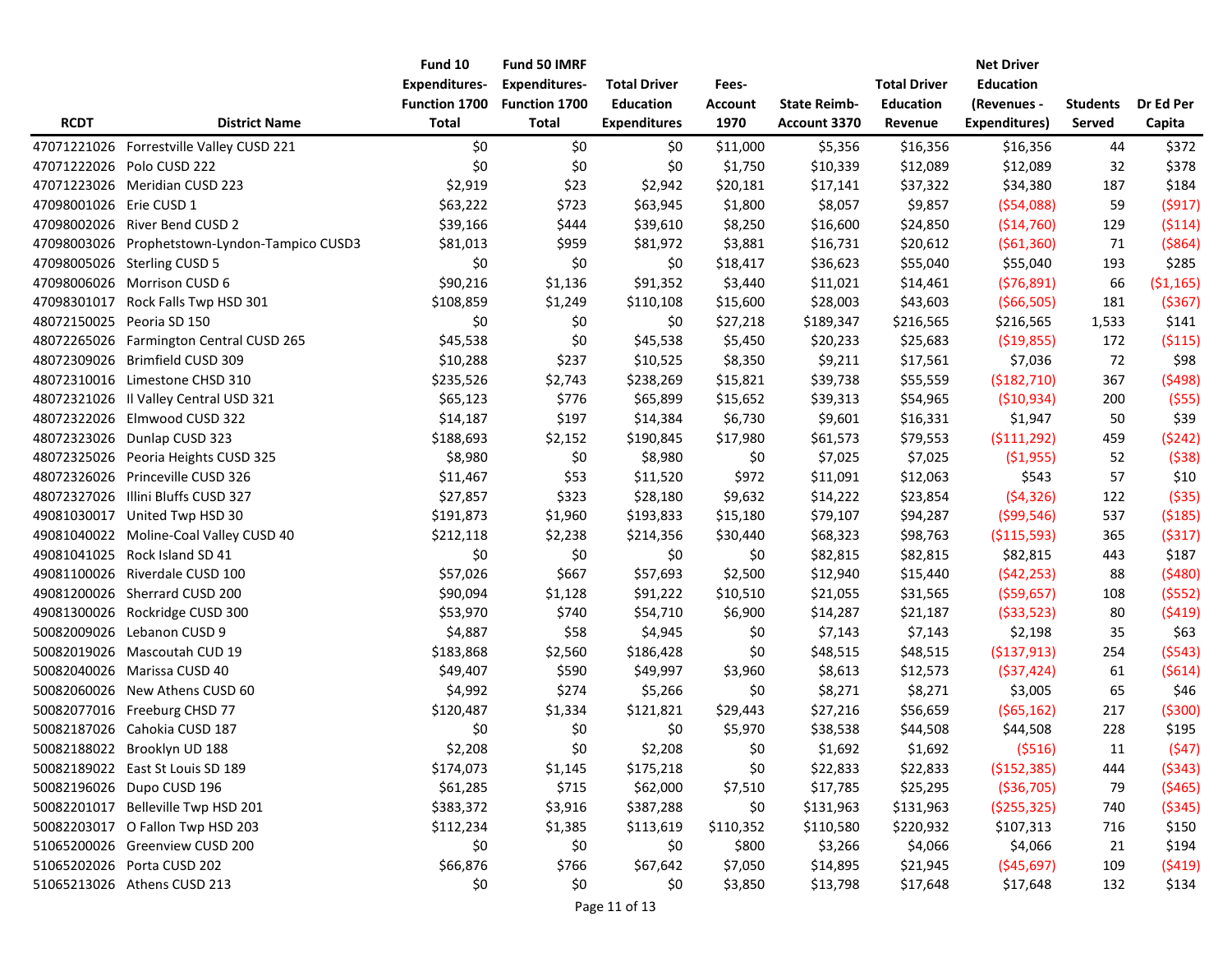|             |                                          | Fund 10              | Fund 50 IMRF         |                     |                |                     |                     | <b>Net Driver</b> |          |           |
|-------------|------------------------------------------|----------------------|----------------------|---------------------|----------------|---------------------|---------------------|-------------------|----------|-----------|
|             |                                          | <b>Expenditures-</b> | <b>Expenditures-</b> | <b>Total Driver</b> | Fees-          |                     | <b>Total Driver</b> | <b>Education</b>  |          |           |
|             |                                          | Function 1700        | <b>Function 1700</b> | <b>Education</b>    | <b>Account</b> | <b>State Reimb-</b> | <b>Education</b>    | (Revenues -       | Students | Dr Ed Per |
| <b>RCDT</b> | <b>District Name</b>                     | <b>Total</b>         | <b>Total</b>         | <b>Expenditures</b> | 1970           | Account 3370        | Revenue             | Expenditures)     | Served   | Capita    |
|             | 51084001026 Tri City CUSD 1              | \$0                  | \$0                  | \$0                 | \$8,720        | \$7,297             | \$16,017            | \$16,017          | 43       | \$372     |
|             | 51084003A26 Rochester CUSD 3A            | \$0                  | \$0                  | \$0                 | \$0            | \$31,862            | \$31,862            | \$31,862          | 183      | \$174     |
|             | 51084005026 Ball Chatham CUSD 5          | \$194,476            | \$2,124              | \$196,600           | \$83,375       | \$64,480            | \$147,855           | (548, 745)        | 599      | (581)     |
|             | 51084008026 Pleasant Plains CUSD 8       | \$18,770             | \$98                 | \$18,868            | \$100          | \$24,866            | \$24,966            | \$6,098           | 252      | \$24      |
|             | 51084010026 Auburn CUSD 10               | \$43,584             | \$552                | \$44,136            | \$5,322        | \$18,047            | \$23,369            | (520, 767)        | 161      | ( \$129)  |
|             | 51084011026 Pawnee CUSD 11               | \$0                  | \$0                  | \$0                 | \$1,938        | \$10,833            | \$12,771            | \$12,771          | 81       | \$158     |
|             | 51084014026 Riverton CUSD 14             | \$59,875             | \$822                | \$60,697            | \$5,970        | \$17,723            | \$23,693            | ( \$37,004)       | 135      | (5274)    |
|             | 51084015026 Williamsville CUSD 15        | \$70,708             | \$0                  | \$70,708            | \$6,500        | \$21,995            | \$28,495            | (542, 213)        | 173      | (5244)    |
|             | 51084016026 New Berlin CUSD 16           | \$0                  | \$0                  | \$0                 | \$4,300        | \$9,303             | \$13,603            | \$13,603          | 78       | \$174     |
|             | 51084186025 Springfield SD 186           | \$393,963            | \$3,977              | \$397,940           | \$0            | \$235,554           | \$235,554           | (\$162,386)       | 2,167    | (575)     |
|             | 53060126026 Havana CUSD 126              | \$43,176             | \$711                | \$43,887            | \$3,040        | \$11,482            | \$14,522            | (529, 365)        | 90       | ( \$326)  |
|             | 53060189026 Illini Central CUSD 189      | \$50,122             | \$512                | \$50,634            | \$2,400        | \$8,215             | \$10,615            | (540, 019)        | 102      | (5392)    |
|             | 53060191026 Midwest Central CUSD 191     | \$45,786             | \$491                | \$46,277            | \$4,365        | \$10,659            | \$15,024            | ( \$31, 253)      | 93       | ( \$336)  |
|             | 53090303016 Pekin CSD 303                | \$239,900            | \$2,718              | \$242,618           | \$6,845        | \$63,483            | \$70,328            | (\$172,290)       | 549      | ( \$314)  |
|             | 53090308016 Washington CHSD 308          | \$247,998            | \$2,536              | \$250,534           | \$11,690       | \$63,116            | \$74,806            | (\$175,728)       | 347      | ( \$506)  |
|             | 53090309016 East Peoria CHSD 309         | \$82,588             | \$769                | \$83,357            | \$5,470        | \$46,253            | \$51,723            | ( \$31, 634)      | 349      | (591)     |
|             | 53090701026 Deer Creek-Mackinaw CUSD 701 | \$68,241             | \$773                | \$69,014            | \$13,465       | \$13,981            | \$27,446            | (541, 568)        | 73       | ( \$569)  |
|             | 53090702026 Tremont CUSD 702             | \$86,482             | \$951                | \$87,433            | \$5,475        | \$15,683            | \$21,158            | (566, 275)        | 71       | (5933)    |
|             | 53090703026 Delavan CUSD 703             | \$35,023             | \$0                  | \$35,023            | \$1,610        | \$5,828             | \$7,438             | (527,585)         | 40       | (5690)    |
|             | 53090709026 Morton CUSD 709              | \$209,188            | \$1,610              | \$210,798           | \$0            | \$39,561            | \$39,561            | (5171, 237)       | 204      | ( \$839)  |
|             | 53102006026 Fieldcrest CUSD 6            | \$73,240             | \$757                | \$73,997            | \$6,168        | \$13,841            | \$20,009            | (553,988)         | 112      | (5482)    |
|             | 53102011026 El Paso-Gridley CUSD 11      | \$94,881             | \$1,077              | \$95,958            | \$12,780       | \$19,739            | \$32,519            | (563, 439)        | 82       | (5774)    |
|             | 53102021026 Lowpoint-Washburn CUSD 21    | \$0                  | \$0                  | \$0                 | \$0            | \$4,839             | \$4,839             | \$4,839           | 48       | \$101     |
|             | 53102060026 Roanoke Benson CUSD 60       | \$27,642             | \$334                | \$27,976            | \$0            | \$7,165             | \$7,165             | (520, 811)        | 90       | (5231)    |
| 53102122017 | County of Woodford School                | \$143,513            | \$1,541              | \$145,054           | \$43,507       | \$47,746            | \$91,253            | (553,801)         | 307      | (5175)    |
|             | 53102140026 Eureka CUD 140               | \$49,399             | \$729                | \$50,128            | \$22,200       | \$20,627            | \$42,827            | (57, 301)         | 188      | (539)     |
|             | 54092001026 Bismarck Henning CUSD        | \$0                  | \$0                  | \$0                 | \$6,900        | \$14,194            | \$21,094            | \$21,094          | 134      | \$157     |
|             | 54092002026 Westville CUSD 2             | \$54,425             | \$449                | \$54,874            | \$200          | \$12,662            | \$12,862            | (542, 012)        | 100      | (5420)    |
|             | 54092004026 Georgetown-Ridge Farm CUD 4  | \$27,631             | \$312                | \$27,943            | \$2,900        | \$8,241             | \$11,141            | ( \$16, 802)      | 97       | (5173)    |
|             | 54092011026 Hoopeston Area CUSD 11       | \$0                  | \$0                  | \$0                 | \$4,630        | \$11,625            | \$16,255            | \$16,255          | 102      | \$159     |
|             | 54092076026 Oakwood CUSD 76              | \$56,919             | \$571                | \$57,490            | \$0            | \$13,085            | \$13,085            | (544, 405)        | 111      | (5400)    |
|             | 54092118024 Danville CCSD 118            | \$80,951             | \$889                | \$81,840            | \$16,320       | \$55,419            | \$71,739            | ( \$10, 101)      | 520      | (519)     |
|             | 54092225017 Armstrong Twp HSD 225        | \$0                  | \$0                  | \$0                 | \$0            | \$6,059             | \$6,059             | \$6,059           | 47       | \$129     |
|             | 54092512026 Salt Fork CUSD 512           | \$0                  | \$0                  | \$0                 | \$0            | \$12,233            | \$12,233            | \$12,233          | 73       | \$168     |
|             | 56099200U26 Beecher CUSD 200U            | \$30,882             | \$441                | \$31,323            | \$9,250        | \$9,775             | \$19,025            | (512, 298)        | 58       | (5212)    |
|             | 56099201U26 Crete Monee CUSD 201U        | \$148,783            | \$1,687              | \$150,470           | \$22,152       | \$41,881            | \$64,033            | ( \$86,437)       | 646      | (5134)    |
|             | 56099202022 Plainfield SD 202            | \$947,812            | \$11,347             | \$959,159           | \$0            | \$350,514           | \$350,514           | (5608, 645)       | 2,296    | (5265)    |
|             | 56099204017 Joliet Twp HSD 204           | \$324,218            | \$3,635              | \$327,853           | \$147,955      | \$176,653           | \$324,608           | (53, 245)         | 979      | (53)      |
|             | 56099205017 Lockport Twp HSD 205         | \$74,381             | \$1,063              | \$75,444            | \$56,950       | \$74,440            | \$131,390           | \$55,946          | 858      | \$65      |